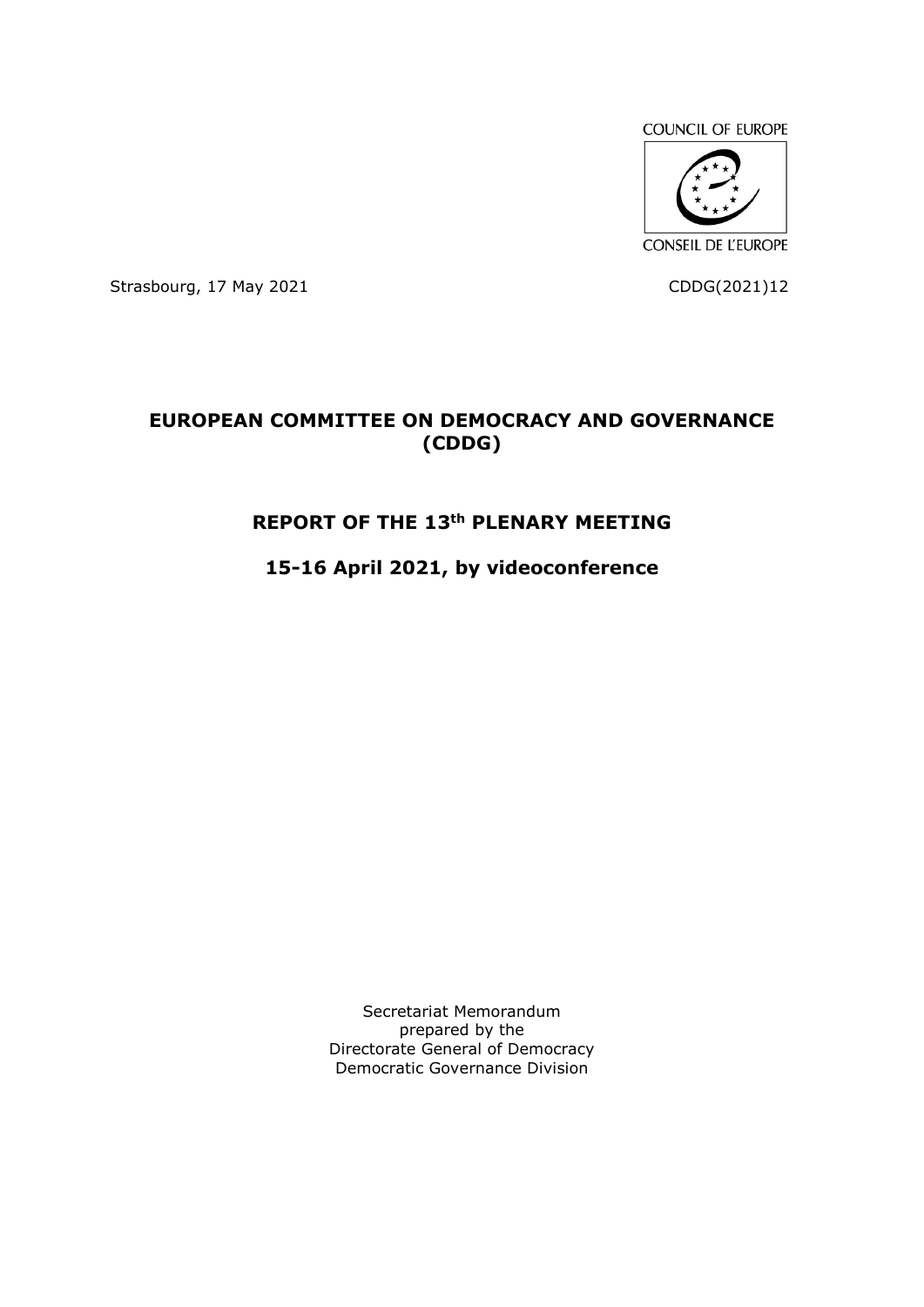# **1. Opening of the meeting and adoption of the agenda**

The meeting was opened with Mr Markku Mölläri (Finland) in the Chair. He welcomed members and other participants. The list of participants appears in Appendix I. The Committee adopted its agenda as it appears in Appendix II.

# **2. Information on recent activities and developments**

The Committee heard a statement by the Chair, in which he stressed *inter alia* the impact of the lack of personal contacts caused by on-line meetings, the importance of topics to be debated at this meeting and the need for active participation. He gave an overview of discussions held in the last meeting of the Bureau in its new composition and referred to document [CDDG-Bu\(2021\)10](https://rm.coe.int/cddg-bu-2021-10e-report-of-bureau-meeting-29-30-march-final-2784-3141-/1680a21739) for further information.

# *Exchange of views with Ms Claudia Luciani, Director of Human Dignity, Equality and Governance*

Ms Luciani informed the Committee that other bodies of the Council of Europe were also experiencing frustration for not being able to hold meetings in-person and she encouraged CDDG members and participants, notwithstanding this, to take the floor. She was delighted to see that the CDDG was dealing with an increasing variety and complexity of topics which required a broad range of inputs and expertise.

Referring to the recent introduction of a quadrennial planning of activities by the Secretary General, Ms Luciani acknowledged the difficulty of such an exercise and stressed the importance of setting priorities with sharp and pertinent deliverables. As regards in particular the Committee's work on new technologies, the CDDG needed both to maintain a good horizontal cooperation, for instance with the Ad Hoc Committee on Artificial Intelligence (CAHAI), and to be able to work itself on such subject-matters given their potential, specific impact on the working methods of public bodies and, ultimately, on democratic governance. She recalled the importance of knowledge and experience sharing on the ground, especially through a close cooperation with the Centre of Expertise for Good Governance, the European Label of Governance Excellence (ELoGE), the Rapid Response Service and other activities. As regards the Centre in particular, Ms Luciani updated the Committee on on-going negotiations with donors and possible funding opportunities.

# *Information by the Secretariat*

The Secretariat presented the order of business and referred members and participants to the working documents available on the webpage of the 13<sup>th</sup> meeting and on the KUDO platform. The importance of active participation of all attendees was reiterated.

The CDDG took note of the above information and the order of business.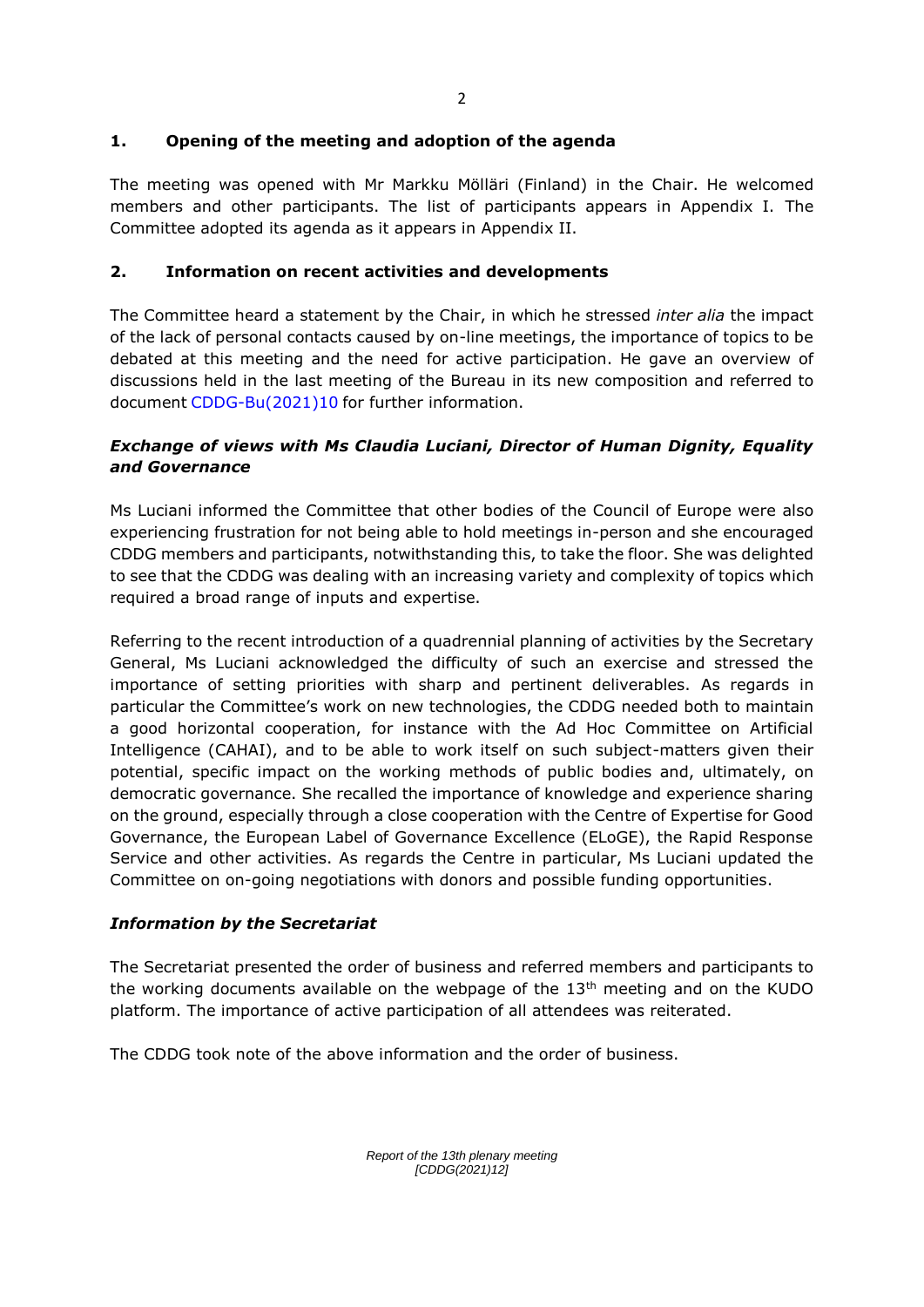# **3. State of implementation of the CDDG activities according to its terms of reference 2020-2021**

The Secretariat presented the state of implementation of activities with regard to the terms of reference for 2020-2021, as outlined in document [CDDG\(2021\)1.](https://rm.coe.int/cddg-2021-1e-progress-of-work-2767-5258-3171-1/1680a207b0) In respect of the general tasks, it was worth underlining the success of the Rapid Response Service, the work on the interplay between technology and democracy, the fostering of interactions with the Centre of Expertise and the ability of the Committee to assert itself in relation to the subject of democratic governance, especially through the work on Covid-19. Regarding the specific tasks, the work in progress would allow the Committee to complete the first specific task during this meeting, and the second and third ones at its 14<sup>th</sup> meeting. It was also important for the Committee to give more visibility to its earlier work such as the Committee of Ministers' Recommendation on Guidelines on public ethics, for instance by means of dissemination and translation into various national languages.

The Secretariat presented a draft revised work plan for 2021 (document [CDDG\(2021\)2\)](file:///E:/CDDG/CDDG%2013/%5bCDDG(2021)2%5d), which provided for an additional meeting of each working group before the summer, thanks to savings generated by the on-line meetings. The Bureau had also agreed to holding additional on-line informal consultations between its meetings.

The Committee took note with satisfaction of the progress made in the implementation of its terms of reference 2020-2021. It approved the modified work plan for 2021 and took note of the revised provisional calendar of meetings.

# *Democracy and technology*

The Committee heard an oral presentation by Mr Almir Šahović, Chair of the Working Group on democracy and technology (GT-DT) on the overall progress of work and the outcome of the  $4<sup>th</sup>$  meeting of the GT-DT (document [GT-DT\(2021\)3\)](https://rm.coe.int/gt-dt-2021-3e-meeting-report-publie-sur-site-2780-7082-6755-v-1/1680a1b23f).

The Committee heard an oral report by Mr Peter Andre, Rapporteur on democracy and technology, on the work of the Ad Hoc Committee on Artificial Intelligence (CAHAI) and its working groups (document [CDDG\(2021\)3\)](https://rm.coe.int/cddg-2021-3e-cahai-2760-3797-8627-1/1680a20744), in which he participated as the representative of the CDDG. He pointed out that the CAHAI had adopted in the beginning of the year the study on the feasibility of adopting a set of legal standards on artificial intelligence. It was important for the CDDG to keep the subject under consideration to fill any important gaps in its own area of work in future.

The CDDG took note of the information.

As regards **task i "Preparation of a study on the impact of digital transformation on democracy and good governance"**, Mr Šahović presented the final draft prepared by the GT-DT based on contributions of members, hearings with experts and the expert contribution by Prof. Ines Mergel (University of Konstanz). The Secretariat explained the latest changes which had been made following the  $4<sup>th</sup>$  meeting of the GT-DT. CDDG members were invited to check the accuracy of information and to give further consideration to the conclusions in particular.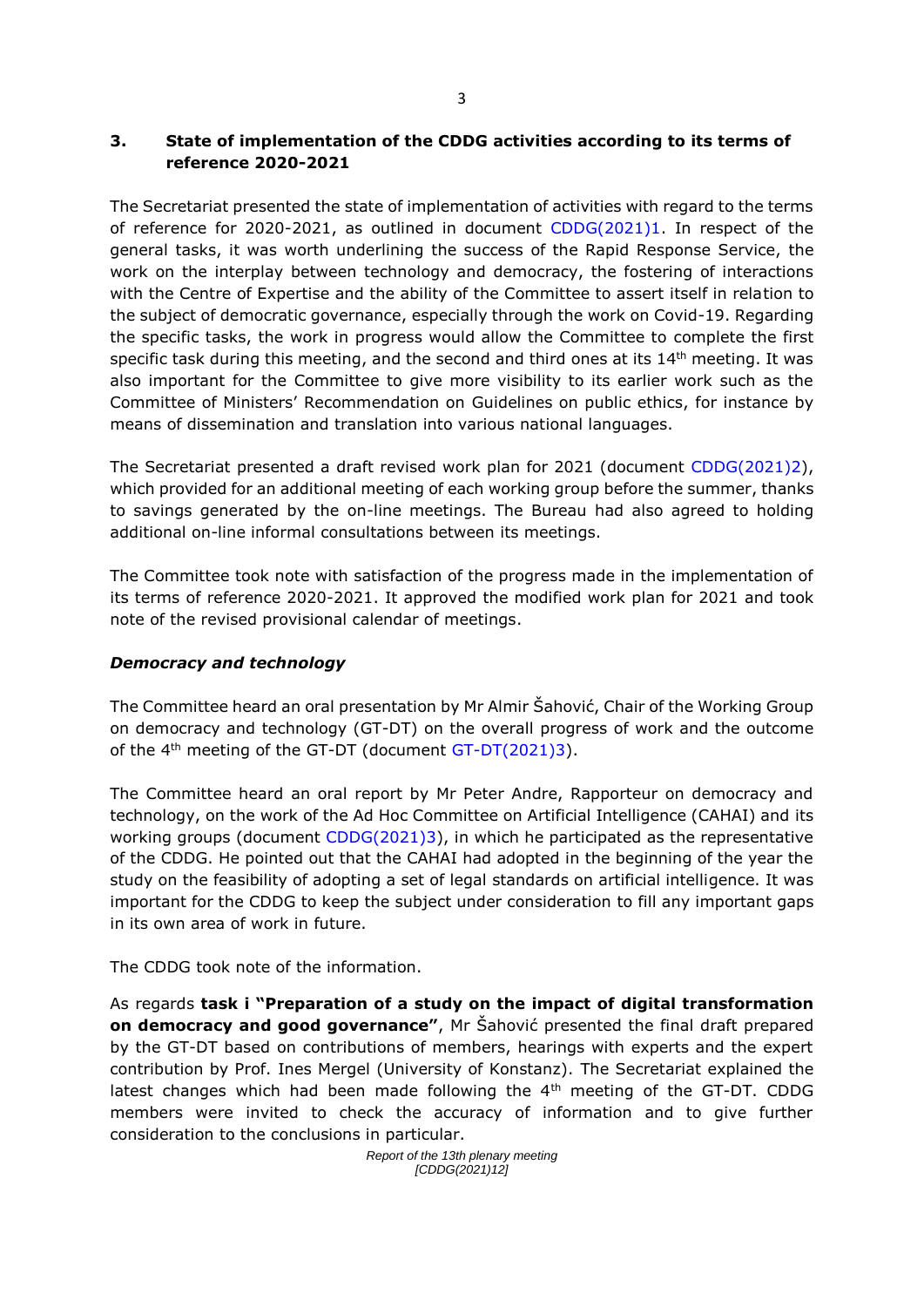During the ensuing discussion, proposals for amendment were made and the Committee approved in substance the study. It agreed that it should be submitted for final approval by written procedure so as to allow members to submit additional amendments by 25 April 2021 at the latest.

As regards **task ii "Developing standards on new technologies and the different stages of the electoral process (including voter registration, transmission and tabulation of results, etc.) in the form of a Committee of Ministers' recommendation or guidelines"**, the Committee held an exchange of views with Mr José Luis Vargas Valdez, Judge at the Federal Electoral Tribunal, and member of the Venice Commission, following his presentation of the Study of the Venice Commission on "Principles for a fundamental rights[-compliant use of digital technologies in electoral](https://www.venice.coe.int/webforms/documents/?pdf=CDL-AD(2020)037-e)  [processes"](https://www.venice.coe.int/webforms/documents/?pdf=CDL-AD(2020)037-e). The study, which had been adopted by the Venice Commission in December 2020, concluded a four-year work, and confirmed that digital technologies pose a series of challenges in the context of elections. The result of the work was a set of eight fundamental principles, that needed to be translated into concrete provisions and requirements. In the discussion, participants sought additional clarification on some of the principles.

Furthermore, the Chair and the Secretariat introduced the on-going work of the CDDG on task ii, recalling that the CDDG had agreed to prepare a set of guidelines, rather than a draft recommendation. To prepare this work a questionnaire had been sent to CDDG members. The technicity of the subject had required to hold informal consultations with election management bodies (EMBs) and the involvement of three expert consultants assisting the GT-DT.

Ms Ardita Driza Maurer, University of Zurich, Switzerland, gave a presentation on the results of the work done so far, the answers to the questionnaire provided by 24 countries (document [CDDG\(2021\)5\)](https://rm.coe.int/cddg-2021-5e-replies-to-questionnaire-on-new-technologies-2787-6853-63/1680a216f1), the preliminary structure of the guidelines and their scope (which would not cover e-campaigning, e-voting and e-counting as these subjects were dealt with by other Council of Europe bodies and/or texts), as outlined in document [CDDG\(2021\)6.](https://rm.coe.int/cddg-2021-6e-draft-guidelines-2785-7527-0659-1/1680a20a32)

Mr Robert Krimmer, University of Tartu, Estonia, pointed out that the use of information and communication technologies (ICTs) in elections and by EMBs was often the result of their active promotion by the industry, with ICT businesses thus becoming a new important actor in the field. This could lead to a dilution of responsibilities and accountability of public bodies. Therefore, EMBs needed to remain in control of this evolution by developing their own expertise, instead of relying on the business sector.

Ms Melanie Volkamer, Karlsruhe Institute of Technology, Germany, stressed in her presentation the importance of security and usability / user-centred approaches of ICT technologies in electoral matters, and the need to adopt adequate methodologies when preparing for the introduction of a new technology based on risk assessments and security objectives.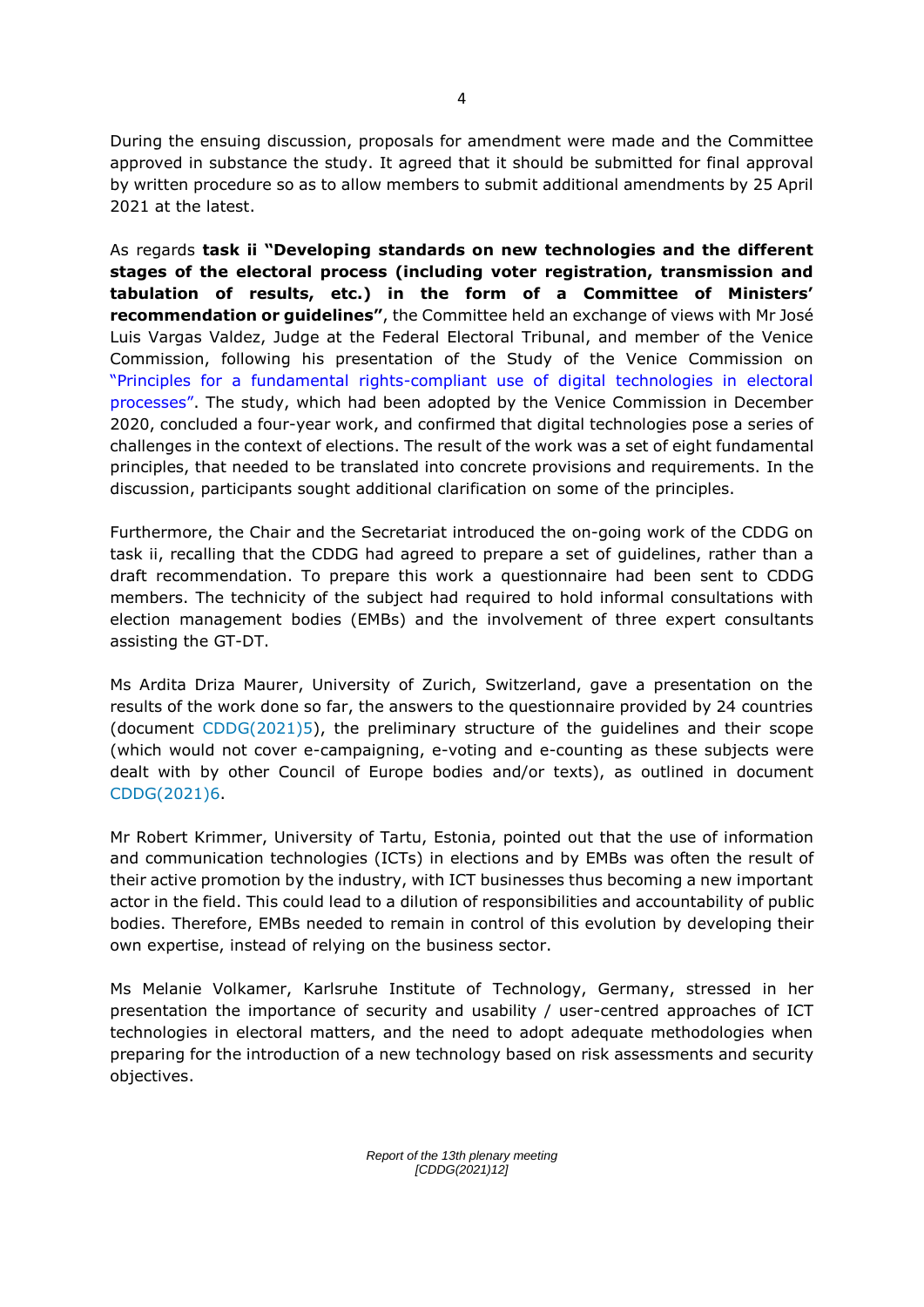In the ensuing discussion, participants echoed the challenges and questions raised by the involvement of leading businesses in the management of elections (transparency, access of civil society to information, public trust). Comments emphasised *inter alia* the need for clear regulations and commitments in relation to the use of ICTs and the involvement of actors from the industry and the need for risk/benefit assessments from a general interest perspective. Participants also sought clarification on various matters such as the use of artificial intelligence in elections including by social media. The document under discussion was welcomed as a good working basis and the Committee agreed to examine a more developed version of the document at its 14th meeting, in view of its final approval.

# *Democratic accountability*

In the absence, for medical reasons, of Mr Paul-Henri Philips, Chair of the Working Group on accountability (GT-RE), the Secretariat informed the Committee on the progress of work of the GT-RE at its last meeting (document [GT-RE\(2021\)2\)](https://rm.coe.int/gt-re-2021-2e-report-3rd-meeting-final-2758-5840-2819-v-1/1680a1dcec). The Working Group had discussed a first draft of the recommendation for the Committee of Ministers on the accountability of elected officials and bodies at local and regional level (document [CDDG\(2021\)7](https://rm.coe.int/cddg-2021-7e-democratic-accountability-2776-1818-2915-1/1680a20a34) and [Addendum](http://rm.coe.int/cddg-2021-7e-addendum-compendium-of-responses-to-questionnaire-on-demo/1680a20a8e) compiling earlier responses from delegations to a questionnaire). A revised version would be prepared and discussed at the additional meeting of the Working Group in June.

The Committee heard a presentation by Mr Jorge Valladares, Research and Policy Expert, Political Integrity, Transparency International (international secretariat) in which he referred to what should be seen as important elements for a framework on accountability (e.g. links between the various stakeholders and actors irrespective of elections, the importance of transparency also in the light of recent developments and best practice). The focus of the recommendation on the local and regional level was running the risk of dissimulating the importance and possibly problematic nature of interactions with the central level given the variety of national contexts. Mr Valladares also made suggestions for more specific guidelines on such issues as the importance of checks and balance mechanisms prior to the triggering of sanctions and remedial measures, and of infrastructures for engaging citizens.

In the ensuing discussion of the draft recommendation, participants commented on the need to look at the various stages of the accountability process and to the issue of trust and accountability broadly (beyond the local and regional level), the current crisis of confidence between voters and elected officials in many countries, the accessibility and understandability of information available to stakeholders including preparatory work such as impact studies (at least in larger communities), the relevance of the sanction of ineligibility, the need to involve more closely the Congress in the drafting work. The Committee agreed to examine a revised version of the document at its 14th meeting, in view of its final approval.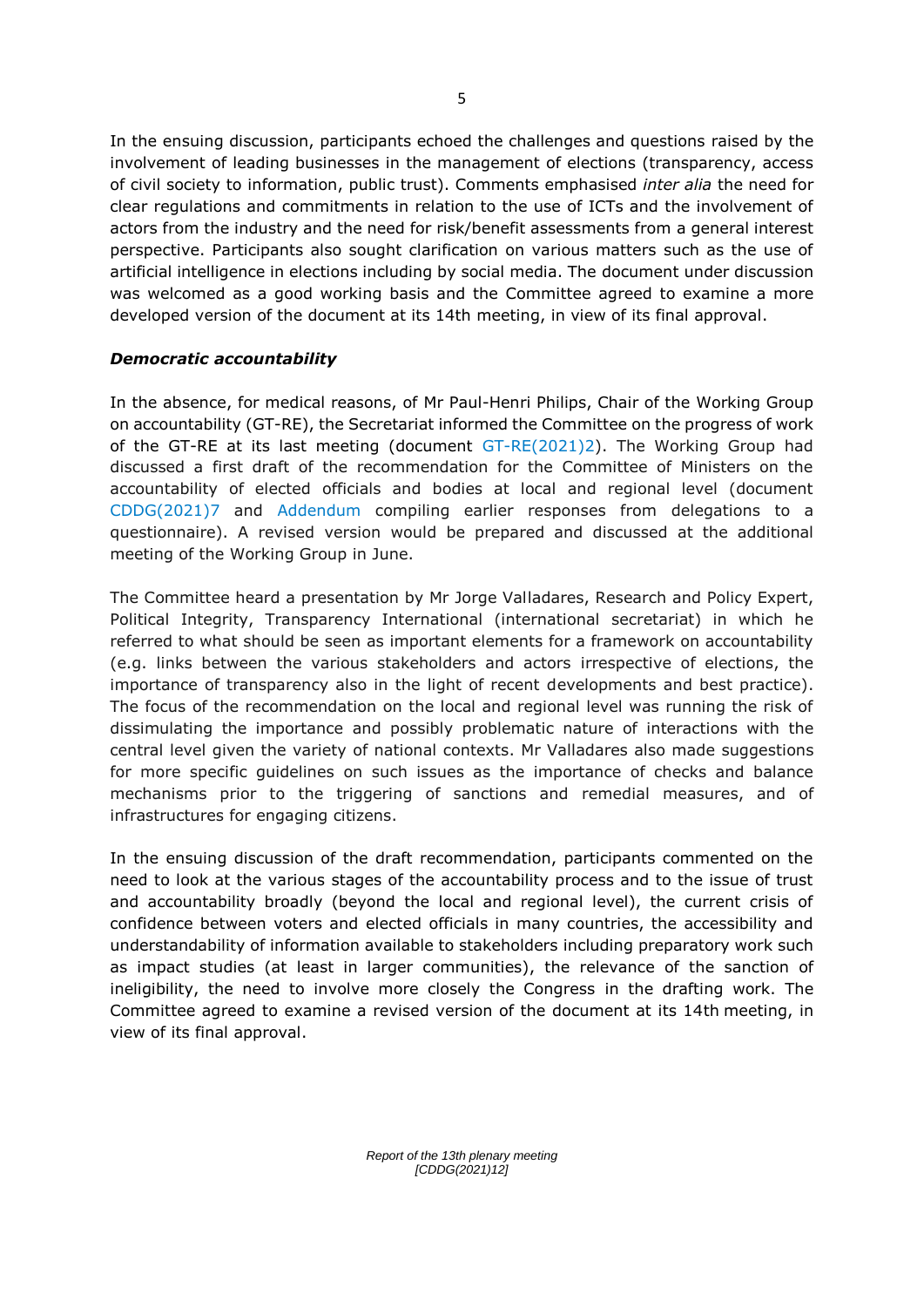# **4. Promoting democratic governance through shared experience**

# *Exchange of views with Mr Viacheslav Nehoda, Deputy Minister for Communities and Territories Development, Ukraine*

Mr Viacheslav Nehoda gave a presentation on the accomplishments of the decentralisation reforms implemented in his country and the objectives for 2021-2024.

Before 2014 Ukraine had to deal with the consequences of a problematic administrative and territorial structure, e.g. too many entities of limited size and capacity, authorities with limited autonomy, absence of executive bodies at regional and district level, limited participation of citizens. After enacting various reforms, which appeared to receive increasing popular support in opinion polls done at regular interval by the Council of Europe, improvements had been achieved and local budget revenues had quadrupled between 2014 and 2020.

By 2020, the number of local communities in Ukraine had decreased to 1470 (11 520 before the reform). The goals for the period 2021-2024 included financial decentralisation, the establishment of centres for administrative services in each community and the introduction of a modern system of statistical data collection. Overall, the reforms in Ukraine were considered by many as an inspiring example. Mr Nehoda also praised the cooperation with the Council of Europe in support of these reforms. During the ensuing questions and answers session, the digitalisation in local administrations, the criteria applied for the amalgamation process and the popularity of the reforms were discussed, among other matters.

# *Exchange of views with Mr Frederic Vallier, Secretary General of the Council of European Municipalities and Regions (CEMR)*

In his presentation, Mr Frederic Vallier focused on the CEMR's work with regard to democratic governance in the context of the COVID-19 pandemic and the experience of its national associations.

In April 2020, a Covid-19 task force was set-up to provide a platform where CEMR's members could regularly discuss their handling of the crisis and its consequences at the subnational level. CEMR's website and information bulletins were an important means to support exchanges of experience across Europe. Over time there was an evolution in the way the crisis was managed. Early on in the pandemic, there was the increasing role of central authorities (with the imposition of State-led initiatives and where at times, these initiatives were not accompanied by the necessary funding to local governments), however in recent months, this has given way to a more decentralised approach in several countries.

In its work, the CEMR had confirmed the importance of multilevel governance, as did the Council of Europe and the OECD. The EU even had made it a criterion – albeit not a strict requirement - for the awarding of European aid but it had met significant resistance from member States.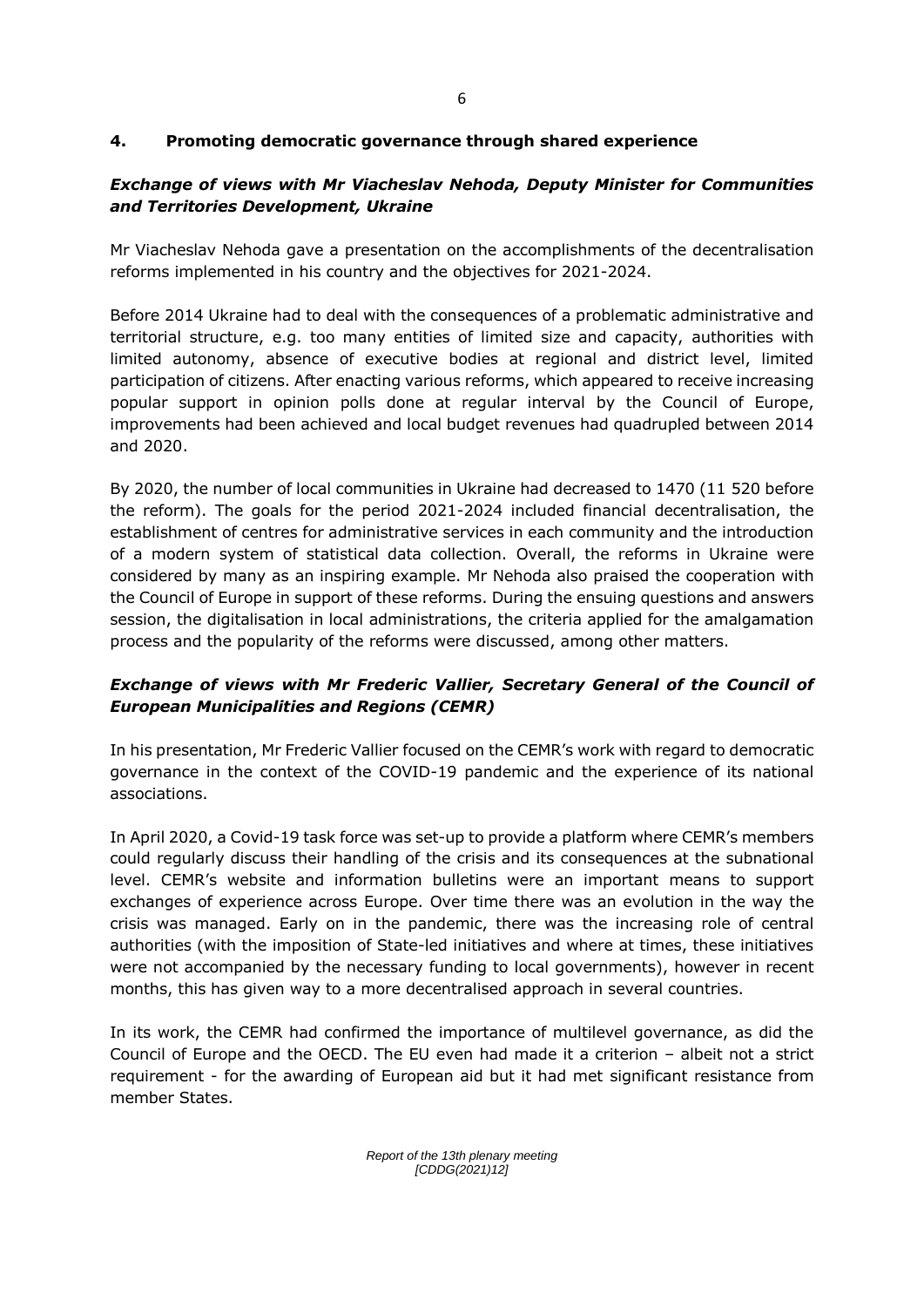In the ensuing discussions, participants sought additional information on any benchmarking used by the CEMR (for instance on how public funds had supported the recovery) and whether variations had been observed in the quality of multi-level governance depending on the number of territorial levels. Mr Valier in conclusion reiterated the importance of partnership in governance, including between entities of the same territorial level, for the delivery of services, the management of resources, the implementation of vaccination campaigns etc.

# *Presentation of current developments or ongoing reforms by members of the CDDG*

During the meeting, delegations were given various opportunities under the present item and in-between others, to inform the Committee about developments or ongoing reforms in their respective countries. The delegations of Belgium (Flanders), Finland, Latvia and the United Kingdom took the floor and referred *inter alia* to: the government's plans to support economic recovery and growth through initiatives at local and a regional level, aspects of the current reorganisation of governmental services, the state of play as regards the territorial reforms and the creation of new territorial divisions (Latvia) or administrative regions as a third territorial level (Finland), trends as regards cooperation between public authorities and the organisation of elections in the current context.

# **5. Introduction of a 4-year Strategic Framework**

Mr Daniel Popescu, Head of the Democracy and Governance Department, and the Secretariat of the CDDG, briefed the members and participants about the implications of the future 4-year approach and strategic priorities outlined by the Secretary General in her document SG/Inf(2020)34. This was particularly important for the definition of the terms of reference of the CDDG for the period 2022-2025, the identification of deliverables and the setting of priorities.

The Secretariat presented document [CDDG\(2021\)8](https://rm.coe.int/cddg-2021-8e-strategic-framework-2768-9558-2723-1/1680a207ae) which contained draft terms of reference.

Participants then discussed the opportunity of merging certain tasks (which a majority rejected), and highlighted the importance of activities on the ground and of the drafting of a recommendation for the Committee of Ministers based on the 12 Principles of Democratic Governance, which would also refer to the central level, as well as a recommendation and guidelines on multilevel governance, not just in relation to the management of the consequences of the health crisis.

Participants also agreed on the importance of pursuing work in relation to the management of the health crisis and lessons learnt in that context (including measures and policies to emerge from the crisis), the green agenda and "greening public administrations" (including the implications for democracy and governance of pursuing such an agenda), the social agenda, information technologies and artificial intelligence.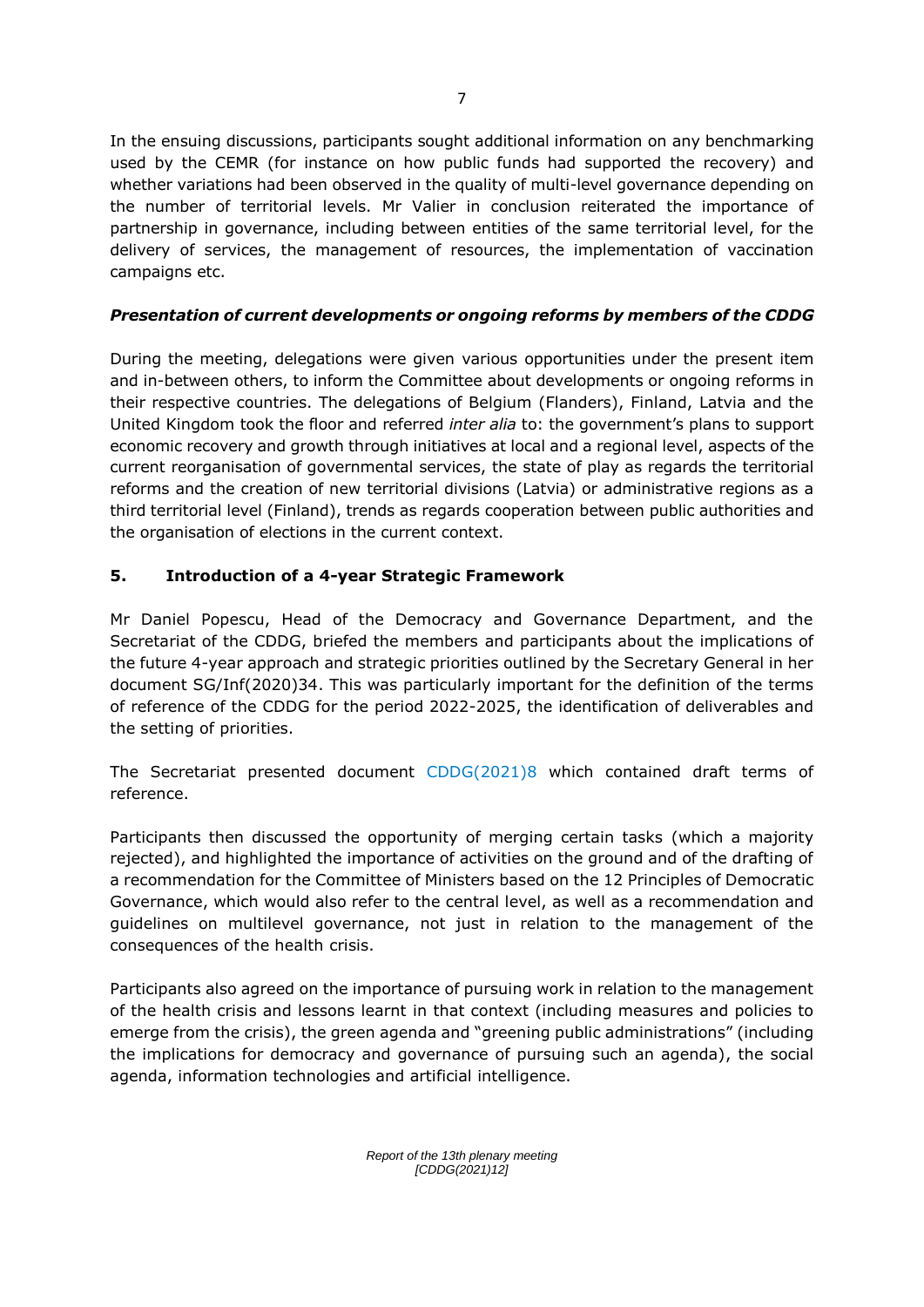The Secretariat provided further explanations and clarification concerning the nowstandard item in all terms of reference of steering committees on reviewing progress towards the United Nations Sustainable Development Goals (UNSDGs), and how constraints regarding resources made it difficult to embark on frequent reviews of the implementation of Committee of Ministers' Recommendation (2017)5 on e-voting.

# **6. Activities of the Centre of Expertise for Good Governance**

The Committee heard a presentation by Ms Alina Tatarenko, Head of the Centre of Expertise for Good Governance, on cooperation activities of the Centre regarding Armenia, Bosnia and Herzegovina, Estonia, Greece, Lithuania, Malta, Poland, the Slovak Republic, Serbia, Ukraine. She also referred to the European Label of Governance Excellence (ELoGE), including recent decisions of the European Stakeholders' Platform to renew and grant new ELoGE accreditations. Participants took note of the information provided and expressed appreciation for the work of the Centre of Expertise.

# **7. Chairmanship of the Committee of Ministers**

Due to lack of time, the item was postponed and the Chair asked the German and the Hungarian delegations to submit material in writing about the activities of the German Presidency (November 2020-May 2021) and the priorities of the forthcoming Hungarian Presidency (May-November 2021), for their dissemination to all CDDG members after the meeting.

# **8. Activities of the Committee of Ministers and other Council of Europe bodies**

The Secretariat presented a memorandum on activities of particular interest to the CDDG carried out by other Council of Europe bodies since the  $12<sup>th</sup>$  meeting (document [CDDG\(2021\)9\)](https://rm.coe.int/cddg-2021-9e-activities-of-other-coe-bodies-2765-2772-9411-1/1680a20a35). The Committee took note of the information contained therein.

# *Exchange of views with Ambassador Mårten Ehnberg, Permanent Representative of Sweden, Chair of the Committee of Ministers' Rapporteur Group on Democracy (GR-DEM).*

Ambassador Ehnberg, who has been chairing the GR-DEM since 2020, provided general information on the tasks of the rapporteur groups (there were seven in total), and the GR-DEM specifically. He stressed that the Committee was seeing the CDDG as an important contributor and forum to discuss such matters as administrative reforms including at local and regional level, and governance-related issues in general. In response to questions from participants, Ambassador Ehnberg emphasised the importance of maintaining trust in new technologies, electoral processes, the dialogue with civil society, and he referred to the added value of peer reviews at national and local level. Important links existed between the green agenda and good governance, for instance in relation to the good practice of environmental impact assessments and environment mainstreaming in public policymaking. At the suggestion of CDDG members, Ambassador Ehnberg expressed interest in and readiness to further raise awareness in the Committee of Ministers about the potentialities of the 12 Principles of Democratic Governance.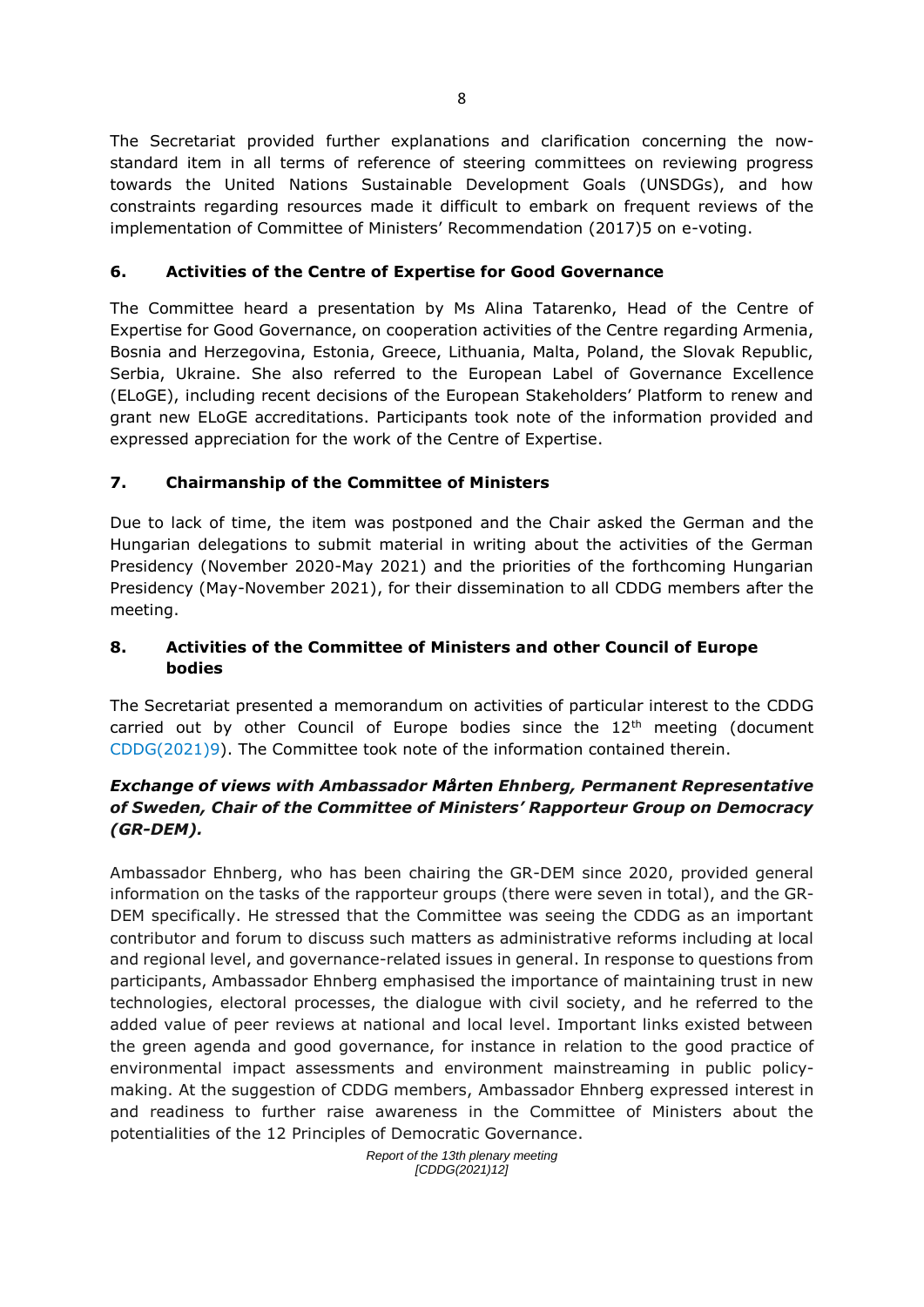# *Presentation by Ms Sibel Arslan, General Rapporteur on local and regional authorities, member of the Committee on Social Affairs, Health and Sustainable Development of the Parliamentary Assembly.*

In her presentation, Ms Arslan gave an update on the Europe Prize and on events planned by the Committee on Social Affairs, Health and Sustainable Development during the June part-session of the Assembly. She welcomed cooperation opportunities with the CDDG in the context of the World Forum for Democracy. The CDDG took note of the information provided.

# *Presentation by Mr Andreas Kiefer, Secretary General of the Congress of Local and Regional Authorities*

In his presentation, Mr Kiefer pointed to the recent adoption of new rules by the Congress in its new composition, and the election of its new President and chairpersons of the chambers and committees.

At its 40<sup>th</sup> session in March 2021, the Congress adopted a set of five priorities for the years 2021-2026. Mr Kiefer gave an update on the status of country evaluations and the monitoring of elections done by the Congress, mostly remotely. He also commented on the work of the GT-RE and GT-DT. He pointed out that the CDDG should take a broad approach as regards accountability (looking beyond the regional and local level) and that many reports of the Congress in relation to integrity (handbook, toolkits) could provide further inspiration and deserved to be translated by member States. He welcomed the interactions and the complementarity between the CDDG and the Congress and indicated that the new President, Mr Leendert Verbeek, was available for an exchange of views later in the year.

In the ensuing discussion, the need to pursue a close cooperation and the continued involvement of the Congress in the CDDG's work were highlighted. The CDDG took note of the information provided on the activities of the Congress.

# *World Forum for Democracy (WFD)*

Ms Mary Ann Hennessey, Head of the Democratic Innovation Division, provided an update on the current status of this year's edition (the nineth) of the WFD**.** She showed a promotional videoclip for the subject of the 5th month of the campaign "Environmental action at local level". Ms Hennessey and the Secretariat referred to the additional background information and possible contributions of the CDDG to the WFD outlined in document [CDDG\(2021\)10,](https://rm.coe.int/cddg-2021-10e-world-forum-for-democracy-2756-7202-3811-1/1680a20743) in the form of webinars on "the concept of 15-minutes cities" (April 2021), "public private partnerships for green city solutions (July 2021) and "green public administrations" (September 2021).

Mr Niall Sheerin of the Secretariat of the Democratic Governance Division gave further information on the webinar in April.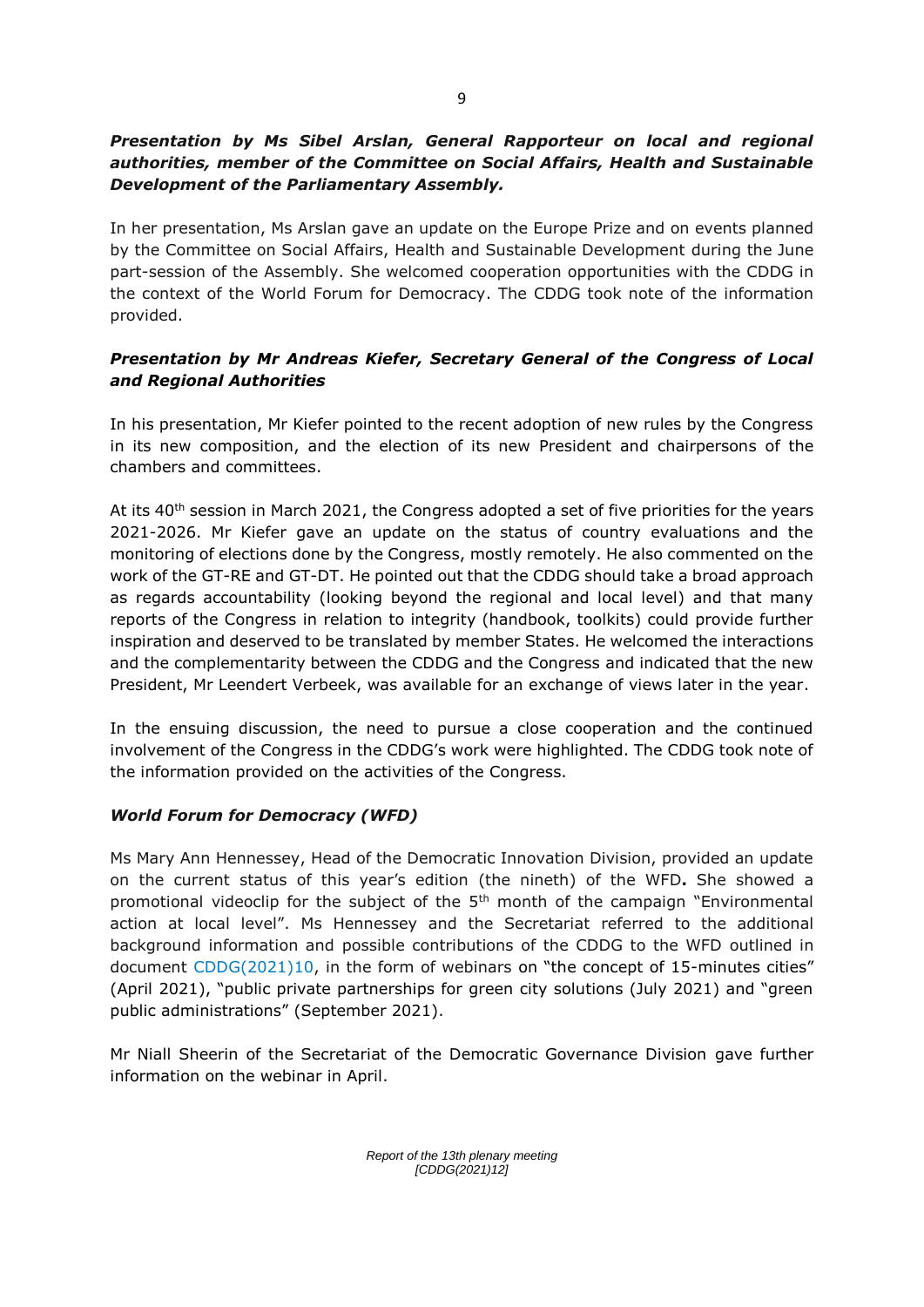The CDDG subsequently endorsed the proposals for the CDDG to contribute to the WFD 12 months campaign by means of short webinars and it took note of the call to CDDG members to provide input for these events.

# *Conference of international non-governmental organisations (CINGO)*

Mr Gerhard Ermischer, Vice-President of the Conference, gave a presentation about recent developments concerning the CINGO. The Conference was undergoing a reform process, with the adoption of new rules and the preparation of a new strategy and programme of activities. Mr Ermischer took stock of the interactions between CINGO and the CDDG, which he valued very positively. He also referred to emerging challenges for civil society, including the impact of new legal restrictions on NGO activities in some member States, as well as the worries of many NGOs with regard to increasing backlash against the Istanbul Convention in a context of health crisis that affected women particularly. Mr Ermischer called for the support of the Committee to counter this trend. The Committee took note of the information provided.

# *Recent activities of other Council of Europe bodies*

The Secretariat provided the CDDG with an update on the main events and activities of relevance for the work of the CDDG, which had taken place since the last meeting of the CDDG, and which had been summarised in document [CDDG\(2021\)9.](https://rm.coe.int/cddg-2021-9e-activities-of-other-coe-bodies-2765-2772-9411-1/1680a20a35) The Committee's attention was drawn in particular to the fact that the Committee of Ministers had not yet made a decision on possible follow-up action to the two recommendations of the Parliamentary Assembly for which the CDDG had been asked by the Committee to provide elements for a response (appended in the document).

The CDDG took note of the information contained in the Secretariat memorandum.

# **9. Gender mainstreaming in the work of the CDDG**

Due to lack of time, consideration of this item was postponed and the Committee agreed that the guidelines on gender mainstreaming in the work of the CDDG (document [CDDG\(2021\)11\)](https://rm.coe.int/cddg-2021-11e-gender-mainstreaming-2778-7691-8787-1/1680a207b1) would be approved by written procedure.

# **10. Other business**

None.

# **11. Adoption of the abridged meeting report**

The Committee considered and adopted the draft abridged report. CDDG members would receive in the following days the full version of the meeting report.

The Chair thanked participants, the Secretariat and the interpreters and closed the meeting.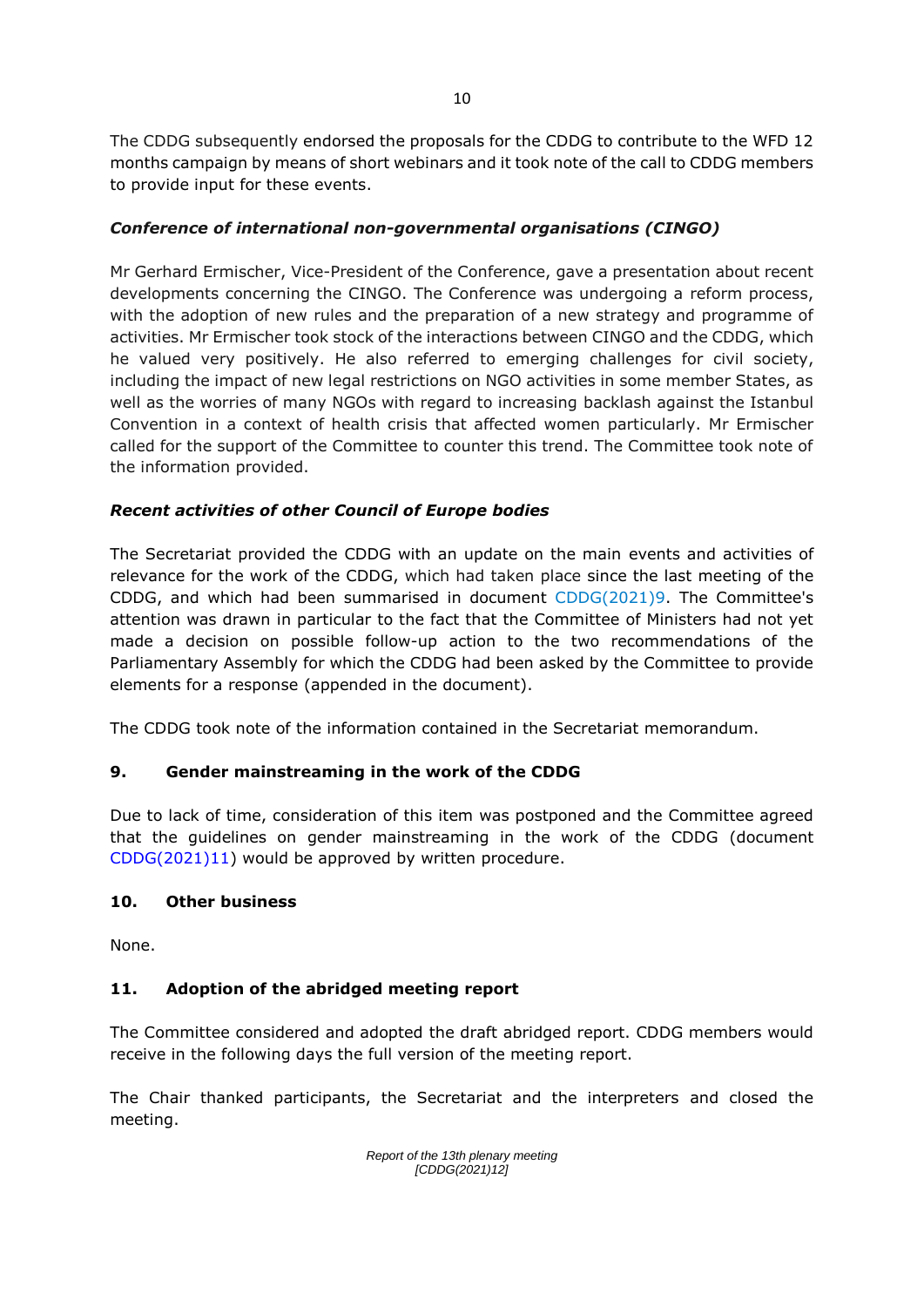#### **APPENDIX I**

## **LIST OF PARTICIPANTS**

#### **MEMBERS / MEMBRES**

### **CHAIR / PRESIDENT**

Mr Markku MÖLLÄRI, Ministerial adviser, Department for Local Affairs and Regional Administration, Ministry of Finance, Helsinki

## **ALBANIA / ALBANIE**

Ms Albana KOÇIU, Director of the Department of Public Administration

Ms Arvena DEDA

# **AUSTRIA / AUTRICHE**

Mr Peter ANDRE, Ministry of Interior, Senior Expert for Legal Affairs, Wien, Austria,

Mag. Stefan GÖLLER, Legal expert, Office of the Vienna Provincial Government, Department for European Affairs, Wien

## **AZERBAIJAN / AZERBAÏDJAN**

Mr Seymur NAGHIYEV, Chief Advisor, Ministry of Justice, Centre for Work with Municipalities, Baku

#### **BELGIUM / BELGIQUE**

Mr Edwin LEFEBRE, Deputy Director, Ministry of the Flemish Community, Agency for Home Affairs, Brussels, Belgium

#### **BOSNIA AND HERZEGOVINA / BOSNIE-HERZEGOVINE**

Ambassador Almir ŠAHOVIĆ, Assistant Minister for Multilateral Affairs, Ministry of Foreign Affairs of Bosnia and Herzegovina, SARAJEVO

#### **BULGARIA / BULGARIE**

Apologised for absence/Excusé

#### **CYPRUS / CHYPRE**

Mr Antonis ECONOMIDES, Head of Local Government Directorate, Ministry of the Interior, NICOSIA

#### **CZECH REPUBLIC / REPUBLIQUE TCHEQUE**

Mr Petr FEJTEK, Senior Administrative Advisor, Department for Strategic Development and Coordination of Public Administration, Ministry of Interior of the Czech Republic, Praha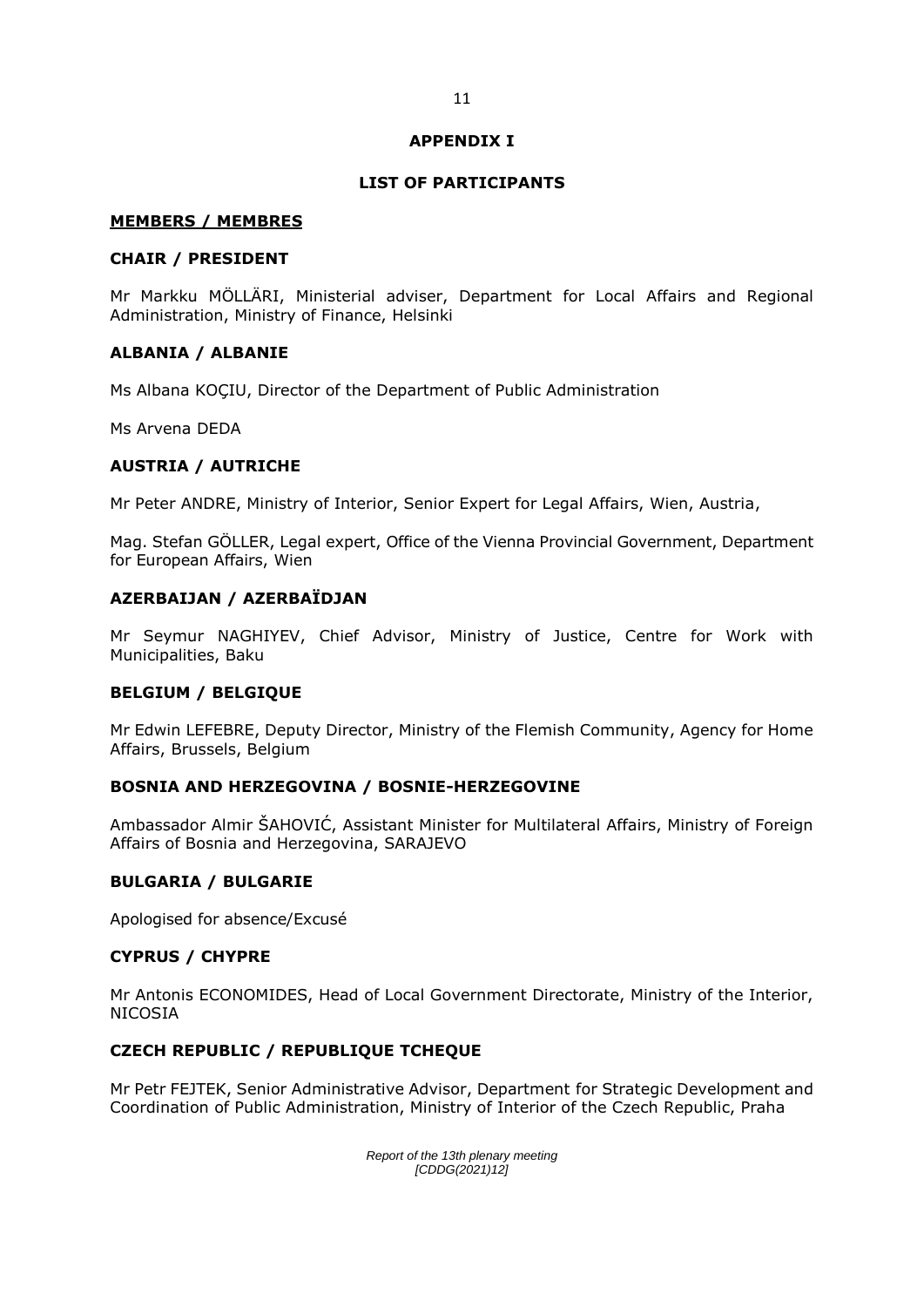## **CROATIA / CROATIE**

Ms Željka VRANKOVEČKI CELEGIN, Head of Service for the Modernization of Business Processes

## **DENMARK / DANEMARK**

Mr Mads HOLT, Administrative Officer, Department of Public Administrative Law, Ministry of Social Affairs and the Interior, COPENHAGEN

## **ESTONIA / ESTONIE**

Ms Ave VIKS, Adviser, Regional Administration Policy Department, Ministry of Finance

#### **FRANCE**

Ms Mathilde CISOWSKI, Chargée d'études juridiques, Direction générale des collectivités locales, Ministère de la cohésion des territoires et des relations avec les collectivités territoriales, PARIS

#### **GEORGIA / GEORGIE**

Mr Giorgi DIDIDZE, Head of Department of Regional and Mountainous Areas Development, Ministry of Regional Development and Infrastructure, TBILISI

Mr David KALATOZISHVILI, Deputy Head of European Integration Department

#### **GERMANY / ALLEMAGNE**

Ms Kristina SCHADE, Federal Ministry of the Interior, BERLIN

Ms Ruth GRUNE, Federal Ministry of the Interior, BERLIN

Ms Anna WASSENBERG, Representative of the German Länder, Ministry of the Interior and for Sport Rheinland-Pfalz, MAINZ

#### **GREECE / GRECE**

Mr Georgios CHRYSAFIS, Directorate of Organising and Functionning of Local Government, Ministry of the Interior, Athens

Ms Eleni KALLINIKOU, Head of the Bureau of the Permanent General Secretary & Expert within the independent department of International and European relations, Ministry of Interior of the Hellenic Republic, Athens

Mr Athanasios ATHANASIADIS, Civil servant, Directorate of Organising and Functionning of Local Government, Ministry of the Interior, Athens

#### **HUNGARY / HONGRIE**

Mr David KOJSZA, Government Officer for International Relations, Prime Minister's Office, Cabinet of the State Secretariat for Public Service, Budapest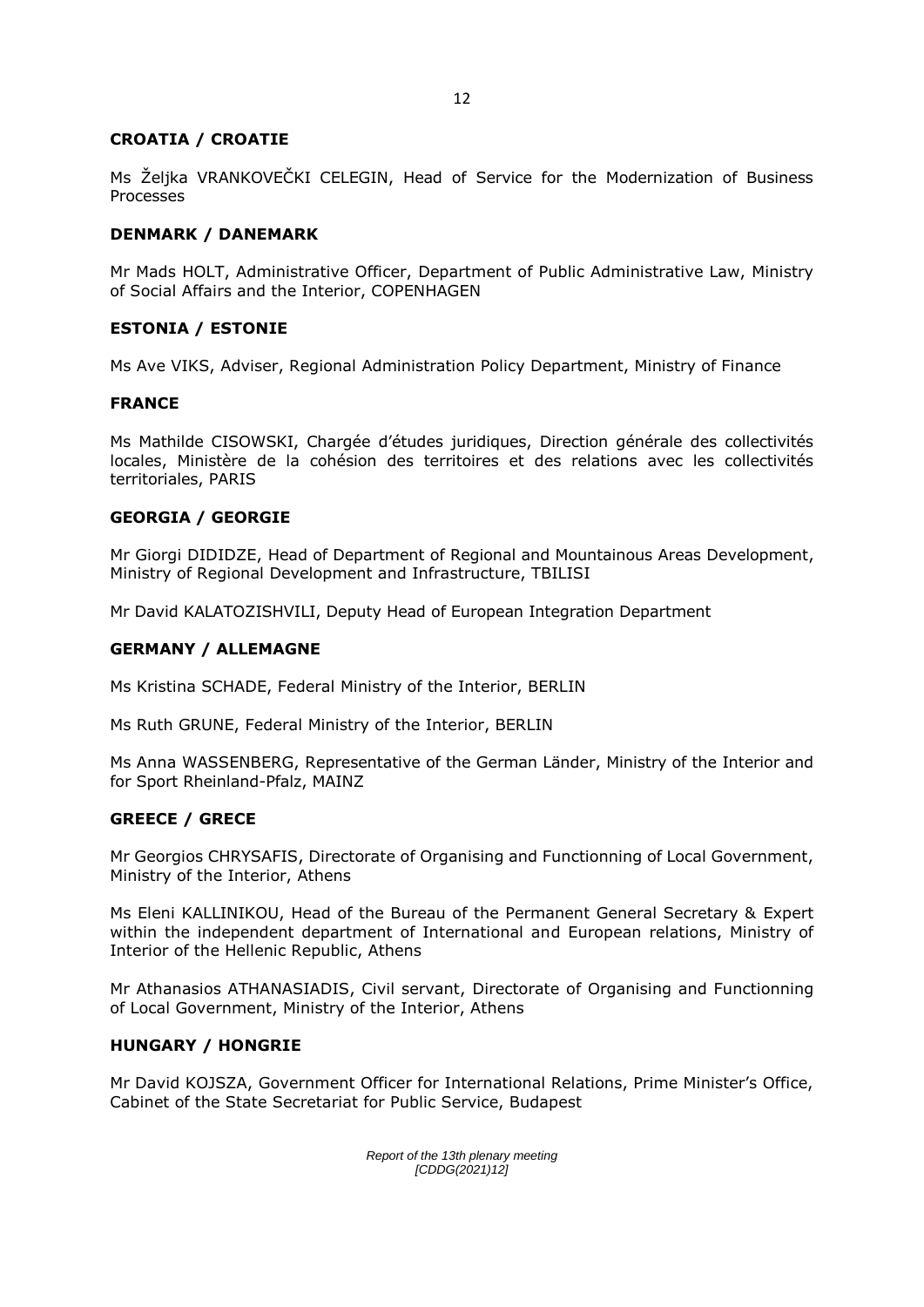# **ICELAND / ISLANDE**

Ms Stefanía TRAUSTADÓTTIR, Senior Advisor, Local Government, Department of Local Government and Regional Policy, Ministry of Transport and Local Government, REYKJAVÍK

## **ITALY / ITALIE**

Mr Francesco GIUSTINO, Presidenza del Consiglio dei Ministri, Ufficio Attività Internazionali, ROMA

## **LATVIA / LETTONIE**

Ms Agnese PABERZA DRAUDINA, senior expert, Local Governments Department, Local Governments Supervision Division, Ministry of Environmental Protection and Regional Development, RIGA

## **LITHUANIA / LITUANIE**

Mr Paulius SKARDŽIUS, Senior Adviser, Public Administration and Self-Government Policy Group, Ministry of the Interior, VILNIUS

#### **LUXEMBOURG**

M. Pol HENROTTE, Conseiller de Gouvernement, adjoint, Ministère de l'Intérieur, Direction de la sécurité civile

- M. Carlo GAMBUCCI, Directeur du SIGI
- M. Gautier LETHEURE, Stagiaire

#### **MALTA / MALTE**

Mr Natalino ATTARD, Director General (Local Government), Local Government Division, Ministry for Justice, Culture and Local Government, VALLETTA

#### **REPUBLIC OF MOLDOVA / REPUBLIQUE DE MOLDOVA**

Mr Adrian ERMURACHI, Deputy Secretary General of the Government, CHISINAU

Ms Daniela SORAHMETOV

#### **MONTENEGRO**

Ms Zorana POPOVIC, Senior Adviser, Directorate for Local Self-Government, Ministry of Public Administration, PODGORICA

#### **NETHERLANDS / PAYS-BAS**

Mr Jan Willem KOOISTRA, Deputy Head Section Democracy, Democracy and Citizenship Department, Ministry of the Interior and Kingdom Relations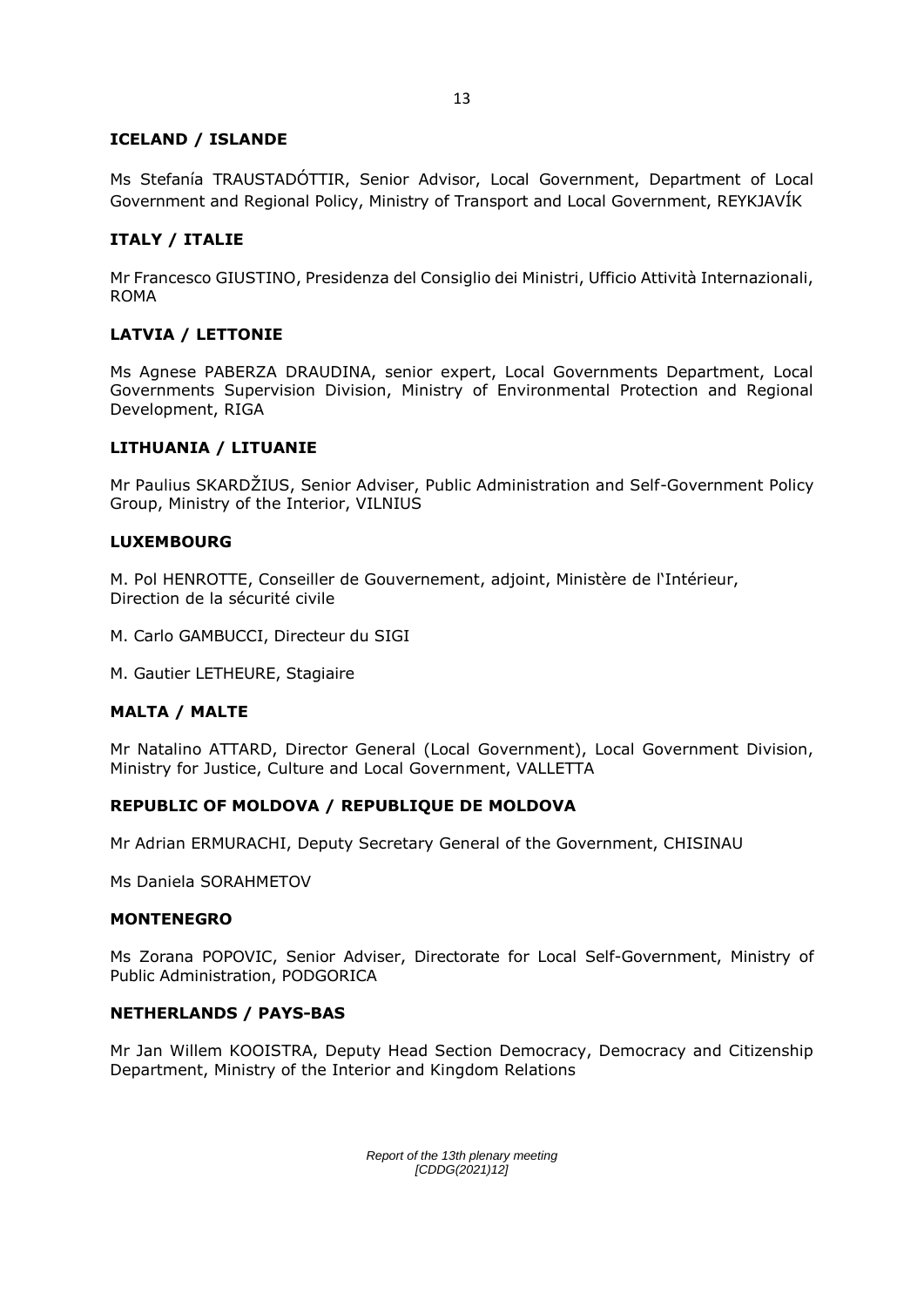## **NORWAY / NORVEGE**

Ms Nina Britt BERGE, Senior Adviser, Department for Local Government, Ministry of Local Government and Modernisation, OSLO

## **POLAND / POLOGNE**

Ms Magda SADLAK, National Institute of Local Government

## **PORTUGAL**

Mr Andra NIKOLIC, Head of Department, General Directorate for Local Authorities, LISBOA

Ms Tânia MOURATO, Department Director, Directorate-General for Local Administration (DGAL)

Mr Marco AMARAL, Head of Division, Directorate-General for Local Administration (DGAL)

## **ROMANIA / ROUMANIE**

Mr Mihai Adrian GROŞAN, Head of Department, Ministry of Public Works, Development and Administration, Directorate General of Public Administration, Romanian Government, BUCHAREST, Romania

Ms Catana PARASCHIVA, Senior Counsellor, Open Government Service, General Secretariat of Government

## **SAN MARINO / SAINT-MARIN**

Ms Carlotta ANTONELLI, National Expert

# **SLOVAK REPUBLIC / REPUBLIQUE SLOVAQUE**

Ms Nad'a KURILOVÁ, Director, Local State Administration, Self-Government and Foreign Relations Department, Public Administration Section, Ministry of Interior of the Slovak Republic

#### **SLOVENIA / SLOVENIE**

Mr Jurij MEZEK, Senior Advisor, Ministry of Public Administration, Local Self-Government Service, LJUBLJANA

Ms Helena KAVČIČ, Senior Advisor, Ministry of Public Administration, Local Self-Government Service, LJUBLJANA

#### **SPAIN / ESPAGNE**

Ms Ana Cristina LÓPEZ LÓPEZ, Subdirectora General Adjunta de Relaciones Europeas e Internacionales, Secretaría General de Coordinación Territorial, Secretaría de Estado de Política Territorial y Función Pública, MADRID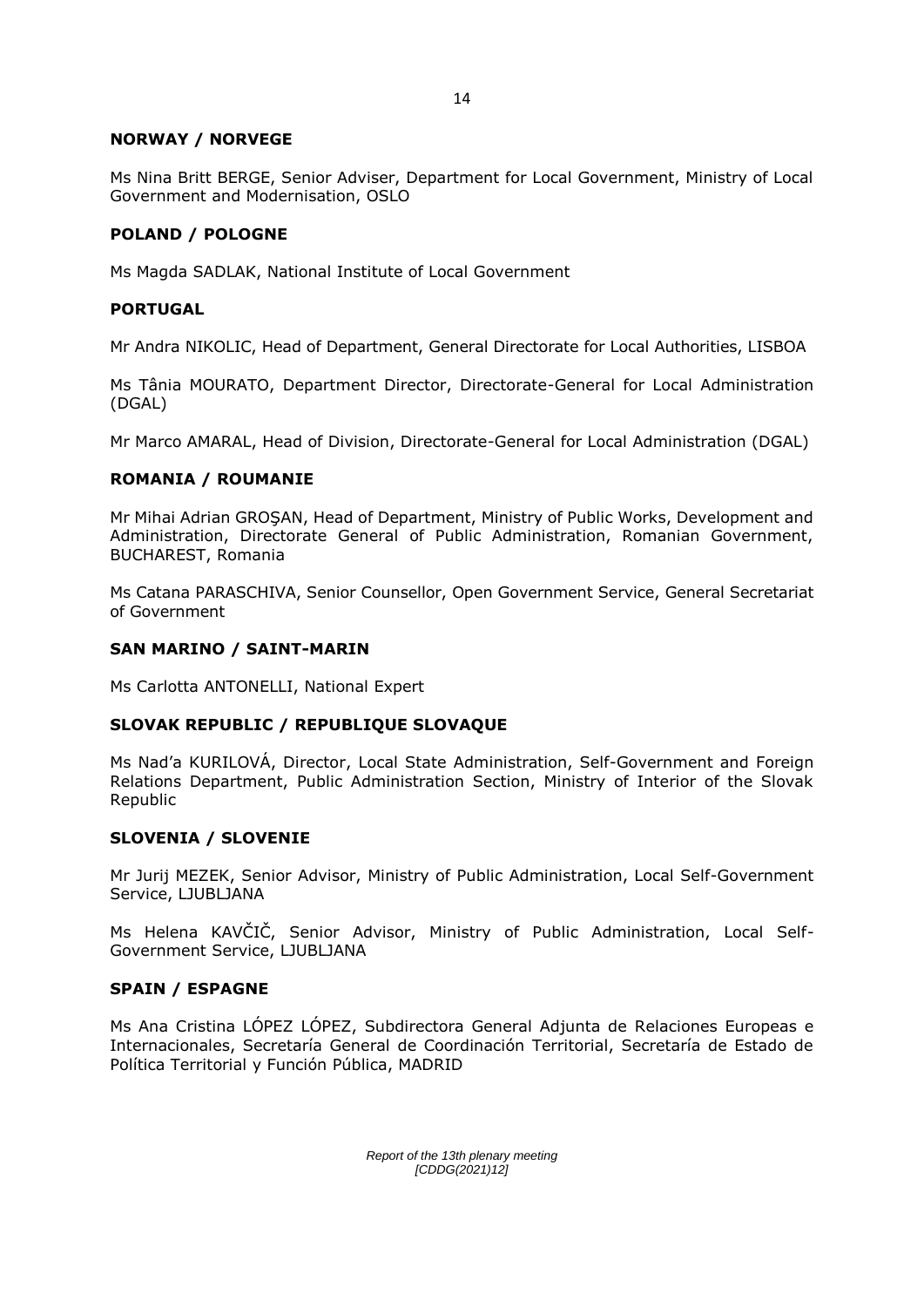## **SWEDEN / SUEDE**

Ms Saskia BODIN, Desk Officer, Department for Public Administration, Local Government Division, Ministry of Finance

Mr Lars KARLANDER, Desk Officer, Local Government Unit, Ministry of Finance

Ms Lina LUNDGREN, Legal advisor, Department for Public Administration, Division for local government, financial and legislative matters, Ministry of Finance

## **SWITZERLAND / SUISSE**

Mr Bertrand BISE, Chef suppléant de l'unité Projets législatifs I, Département fédéral de justice et police DFJP, Office fédéral de la justice OFJ, Domaine de direction Droit public, BERNE

Mr Beat KUONI, Chancellerie Fédérale

Mr Oliver SPYCHER, Chancellerie Fédérale

#### **TURKEY / TURQUIE**

Mr Sertac SEZGIN, Controller of Municipalities, General Directorate of Provincial Administrations, Ministry of Interior

Mr Ege ERENEL

#### **UKRAINE**

Mr Viacheslav NEHODA, Deputy Minister for Communities and Territories Development

Ms Olha KAVUN, First Secretary, Permanent Representation of Ukraine to the Council of Europe

Mr Ruslan POPIUK, Acting Head of the Expert Group for Interaction with the Council of Europe Institutions of the Directorate for the Development of Local Self-Government, Territorial Organization of Power and Administrative-Territorial Structure, Ministry for Communities and Territories Development of Ukraine

#### **UNITED KINGDOM / ROYAUME-UNI**

Mr Paul ROWSELL, Head of Governance Reform and Democracy Unit, Ministry of Housing, Communities and Local Government, LONDON

Ms Siobhan SMYTH, Senior Policy Adviser, Governance Reform and Democracy Unit, Ministry of Housing, Communities and Local Government, LONDON

Ms Gurpal CHEEMA, Policy Adviser, Governance Reform and Democracy Unit, Ministry of Housing, Communities and Local Government, LONDON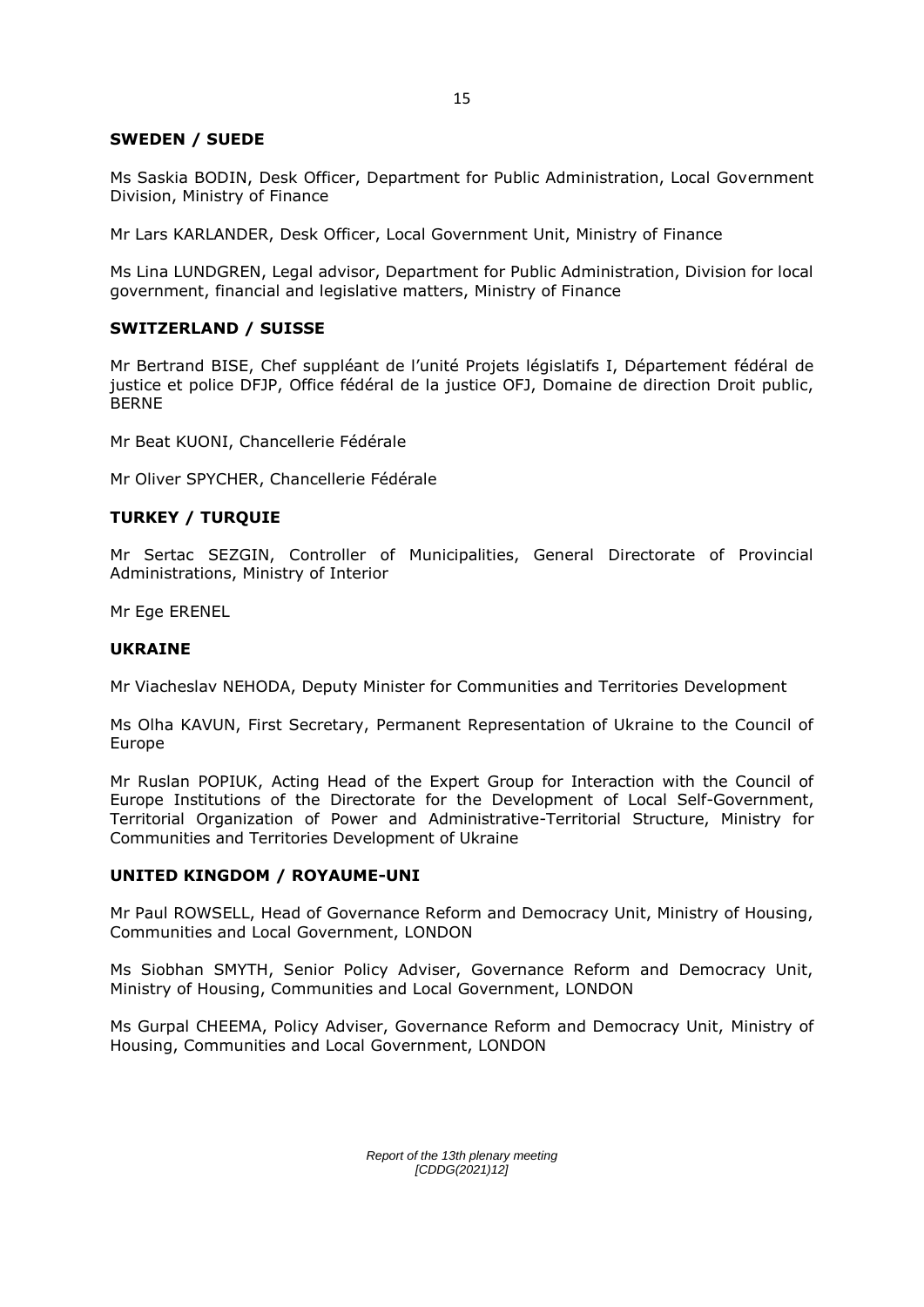#### **PARTICIPANTS**

#### **COMMITTEE OF MINISTERS / COMITE DES MINISTRES**

Ambassador Mårten EHNBERG, Permanent Representative of Sweden, Chair of the Committee of Ministers' Rapporteur Group on Democracy (GR-DEM)

#### **PARLIAMENTARY ASSEMBLY OF THE COUNCIL OF EUROPE / ASSEMBLEE PARLEMENTAIRE DU CONSEIL DE L'EUROPE**

Ms Sibel ARSLAN, General Rapporteur on local and regional authorities, member of the Committee on Social Affairs, Health and Sustainable Development

Ms Yulia PERERVA, Secretary of the Committee on Social Affairs, Health and Sustainable Development

#### **CONGRESS OF LOCAL AND REGIONAL AUTHORITIES OF THE COUNCIL OF EUROPE / CONGRES DES POUVOIRS LOCAUX ET REGIONAUX DU CONSEIL DE L'EUROPE**

Mr Andreas KIEFER, Secretary General / Secrétaire Général

Mr Roman CHLAPAK, Secretary of the Governance Committee / Secrétaire de la Commission de la Gouvernance

Mr Adam DRNOVSKY, Co-Secretary of the Governance Committee / Co-Secrétaire de la Commission de la gouvernance

Ms Stéphanie POIREL, Secretary of the Monitoring Committee and Observation of local and regional elections

#### **CONFERENCE OF INGOS OF THE COUNCIL OF EUROPE / CONFERENCE DES OING DU CONSEIL DE L'EUROPE**

Mr Gerhard ERMISCHER, CIVILSCAPE, Representative of the INGOs Conference to the CDDG, ASCHAFFENBURG, Germany

#### **VENICE COMMISSION / COMMISSION DE VENISE**

Mr José Luis VARGAS VALDEZ, Judge at the Federal Electoral Tribunal, Mexico

Mr Alberto GUEVARA CASTRO

Mr Michael JANSSEN, Secretariat of the Venice Commission

#### **OTHER PARTICIPANTS / AUTRES PARTICIPANTS**

#### **EUROPEAN UNION TO THE COUNCIL OF EUROPE / UNION EUROPEENNE AUPRES DU CONSEIL DE L'EUROPE**

Mr Efthymios TZIOKAS, Political & Legal Affairs

Mr Cedric LOMBAERTS

Ms Vassia VOZIKI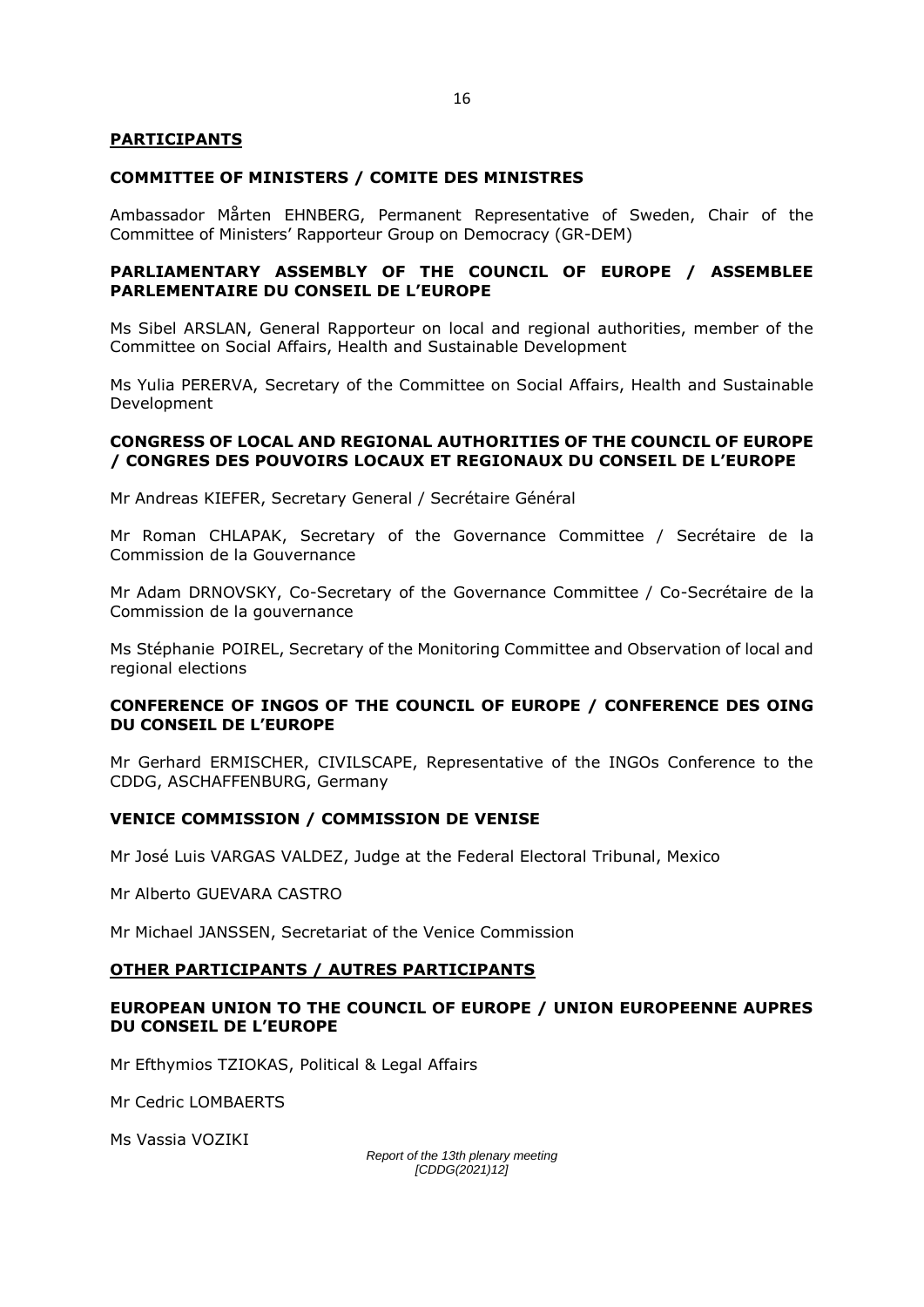### **HOLY SEE / SAINT-SIEGE**

Mr Thierry RAMBAUD, professeur des Universités et avocat à la Cour, expert pour le Saint-Siège auprès du Conseil de l'Europe, Strasbourg

### **BENELUX UNION/UNION BENELUX**

Mr Hans MOOREN, Team Interne Market and Economie, Brussels

### **OBSERVERS / OBSERVATEURS**

# **COUNCIL OF EUROPEAN MUNICIPALITIES AND REGIONS (CEMR) / CONSEIL DES COMMUNES ET REGIONS D'EUROPE (CCRE)**

Mr Frédéric VALLIER, Secretary General

Ms Carol THOMAS, Advisor, Governance and Institutional Relations

M. Martin REVAULT, Attaché to the Secretary General

## **CONSULTANTS EXPERTS / EXPERTS CONSULTANTS**

Ms Ardita DRIZA MAURER, Juriste, LLM, Consultante indépendante, Droits politiques et nouvelles technologies de vote, Suisse

Mr Robert KRIMMER, ERA-Chair Full Professorship of e-Governance, Skytte Institute, University of Tartu, Estonia Ms Melanie VOLKAMER, Karlsruhe Institute of Technology, Germany

Mr Jorge VALLADARES, Research and Policy Expert, Political Integrity, Transparency International (international secretariat)

# **SECRETARIAT**

# **Secretariat of the CDDG / Secrétariat du CDDG**

Ms Sonia SIRTORI, Head of the Democratic Governance Division / Cheffe de la Division de la gouvernance démocratique – Secretary of the CDDG / Secrétaire du CDDG - Directorate of Human Dignity, Equality and Governance / Direction de la dignité humaine, de l'égalité et de la gouvernance, Directorate General of Democracy / Direction générale de la démocratie

Mr Christophe SPECKBACKER, Administrator / Administrateur – Democratic Governance Division / Division de la gouvernance démocratique - Directorate of Human Dignity, Equality and Governance / Direction de la dignité humaine, de l'égalité et de la gouvernance, Directorate General of Democracy / Direction générale de la démocratie

Ms Judith ORLAND, Democratic Governance Division / Division de la gouvernance démocratique – Directorate of Human Dignity, Equality and Governance / Direction de la dignité humaine, de l'égalité et de la gouvernance, Directorate General of Democracy / Direction générale de la démocratie

Mme Isabelle ETTER - Assistant / Assistante

*Report of the 13th plenary meeting [CDDG(2021)12]* Mr Adrian WATERS – Trainee / Stagiaire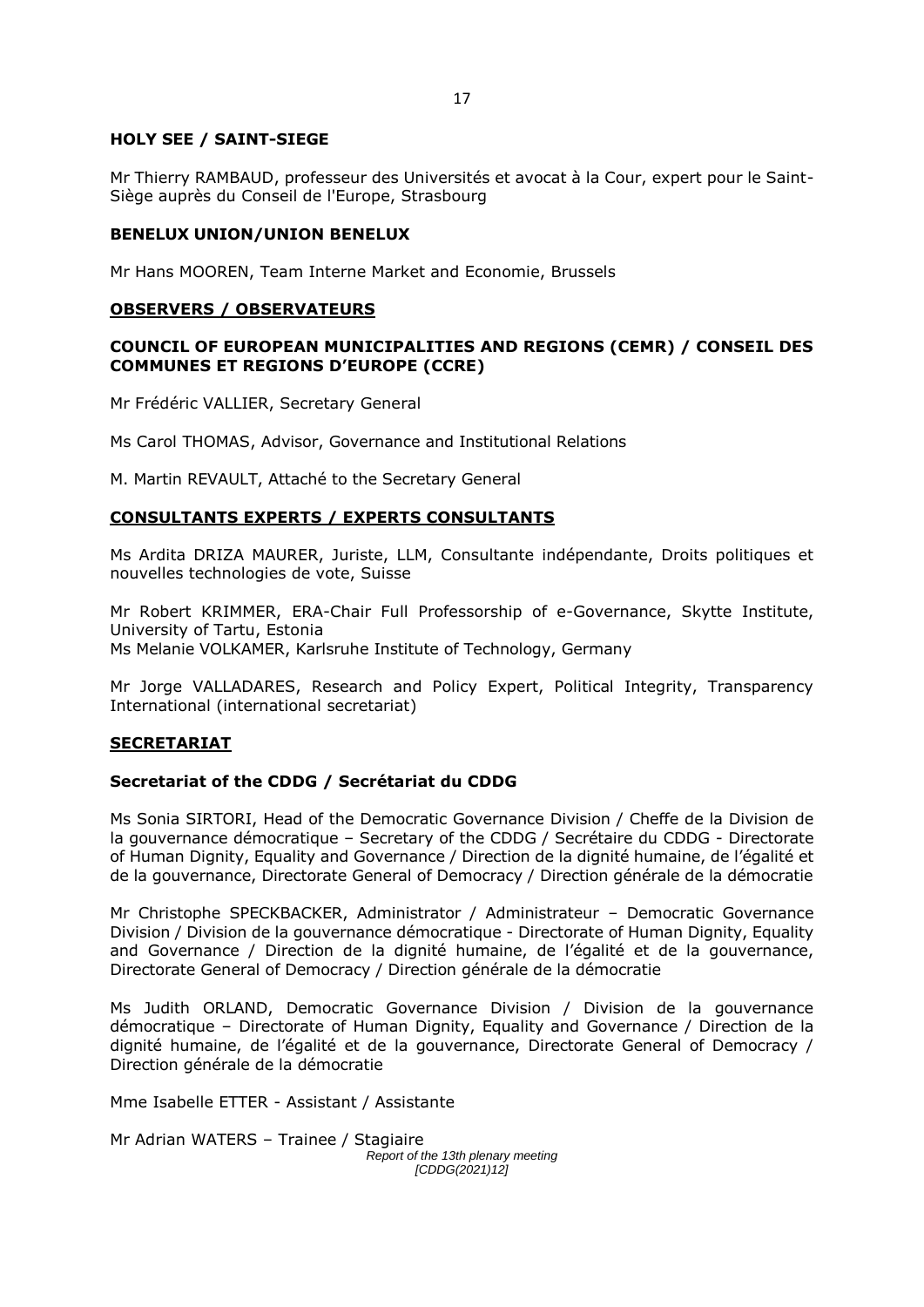#### **Other Secretariat participating in the meeting /Autre Secrétariat participant à la réunion**

Ms Claudia LUCIANI, Director of Human Dignity, Equality and Governance / Directrice de la dignité humaine, de l'égalité et de la gouvernance / Directorate General of Democracy / Direction générale de la démocratie

Mr Daniel POPESCU, Head of Democracy and Governance Department / Chef du Service de la démocratie et de la gouvernance – Directorate of Human Dignity, Equality and Governance / Direction de la dignité humaine, de l'égalité et de la gouvernance - Directorate General of Democracy / Direction générale de la démocratie

Ms Alina TATARENKO – Head of the Centre of Expertise for Good Governance / Cheffe du Centre d'expertise pour la bonne gouvernance - Democratic Governance Division / Division de la gouvernance démocratique - Directorate of Human Dignity, Equality and Governance / Direction de la dignité humaine, de l'égalité et de la gouvernance - Directorate General of Democracy / Direction générale de la démocratie

Mr Markus ADELSBACH, Head of the Elections and Civil Society Division / Chef de la Division des élections et de la société civile / Directorate of Human Dignity, Equality and Governance / Direction de la dignité humaine, de l'égalité et de la gouvernance, Directorate General of Democracy / Direction générale de la démocratie

Ms Mary Ann HENNESSEY, Head of the Democratic Innovation Divison / Cheffe de la Division de l'innovation démocratique, Directorate of Human Dignity, Equality and Governance / Direction de la dignité humaine, de l'égalité et de la gouvernance, Directorate General of Democracy / Direction générale de la démocratie

Mr Niall SHEERIN, Democratic Governance Division / Division de la gouvernance démocratique - Directorate of Human Dignity, Equality and Governance / Direction de la dignité humaine, de l'égalité et de la gouvernance, Directorate General of Democracy / Direction générale de la démocratie

# **Interpreters / Interprètes**

Ms Isabelle MARCHINI Ms Sylvie BOUX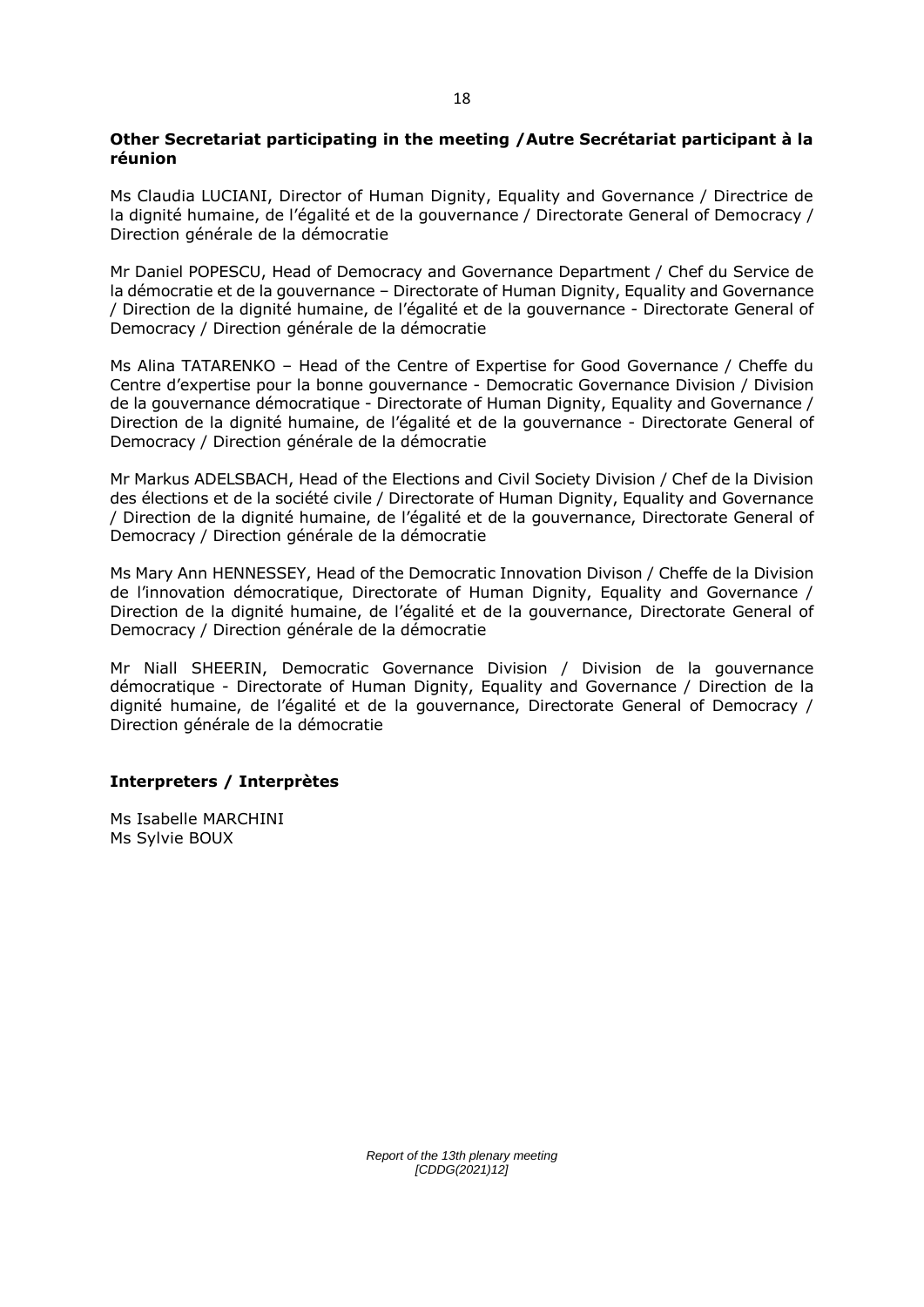#### **APPENDIX II**

# **AGENDA**

| 1.                                 | Opening of the meeting and adoption of the agenda                                                                                                                                                   | [CDDG(2021)OJ1]                |
|------------------------------------|-----------------------------------------------------------------------------------------------------------------------------------------------------------------------------------------------------|--------------------------------|
| 2.                                 | <b>Information on recent activities and developments</b>                                                                                                                                            |                                |
| $\overline{\phantom{a}}$<br>$\sim$ | Statement by the Chair<br>Report of the Bureau meeting<br>Exchange of views with Ms Claudia Luciani, Director of Human Dignity,<br><b>Equality and Governance</b><br>Information by the Secretariat | [CDDG-Bu(2021)10]              |
| З.                                 | State of implementation of the CDDG activities according to its terms of<br>reference 2020-2021                                                                                                     |                                |
|                                    | Progress of work<br>Revision of the work plan                                                                                                                                                       | [CDDG(2021)1]<br>[CDDG(2021)2] |

## **3.1 Democracy and technology**

Report of the 4<sup>th</sup> meeting of the Working Group on democracy and technology  *[GT-DT(2021)3]*  - Report by Mr Peter Andre, CDDG Rapporteur, on developments at the CAHAI

## *3.1.1 Specific task i: Impact of digital transformation on democracy and good governance*

- Approval of the study *[CDDG(2021)4]*

### *3.1.2 Specific task ii: Develop standards on new technologies and the different stages of the electoral process (including voter registration, transmission and tabulation of results, etc.) in the form of a Committee of Ministers' recommendation or guidelines*

- Consideration of the analysis of the replies to the questionnaire *[CDDG(2021)5]*
	- Consideration of preliminary draft guidelines *[CDDG(2021)6]*
- Exchange of views with the participation of
	- Ms Ardita Driza Maurer, University of Zurich, Zentrum für Demokratie Aarau, Gimel, Switzerland
	- Mr Robert Krimmer, ERA-Chair Full Professorship of e-Governance, Skytte Institute, University of Tartu, Estonia
	- Ms Melanie Volkamer, Karlsruhe Institute of Technology, Germany Exchange of views with the Venice Commission: Presentation of the Principles for

[a fundamental rights-compliant use of digital technologies in electoral processes,](https://www.venice.coe.int/webforms/documents/?pdf=CDL-AD(2020)037-e) by Mr José Luis Vargas Valdez, Judge at the Federal Electoral Tribunal, Mexico

> *Report of the 13th plenary meeting [CDDG(2021)12]*

*[CDDG(2021)3]*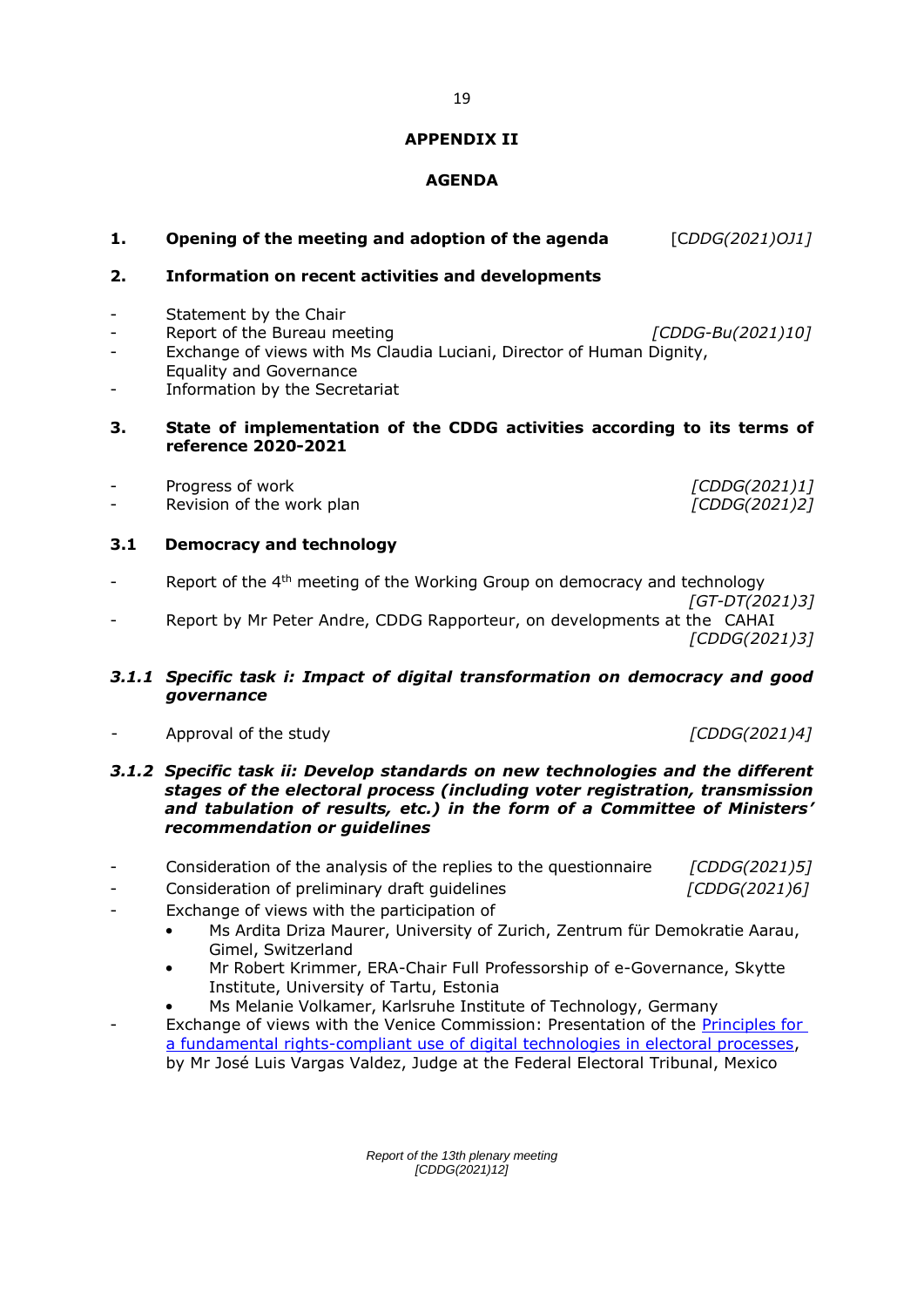# **3.2 Specific task iii: Democratic accountability**

- Report of the 3<sup>rd</sup> meeting of the Working Group on accountability *[GT-RE(2021)2]* - Consideration of a preliminary draft recommendation for the Committee of Ministers on democratic accountability of elected officials and bodies at local and regional level *[CDDG(2021)7 + Addendum]*
- Presentation by Mr Jorge Valladares, Research and Policy Expert, Political Integrity, Transparency International (international secretariat)

# **4. Promoting democratic governance through shared experience**

- Exchange of views with Mr Viacheslav Nehoda, Deputy Minister for Communities and Territories Development, Ukraine
- Exchange of views with Mr Frederic Vallier, Secretary General of the Council of European Municipalities and Regions (CEMR) Presentation of current developments or ongoing reforms by members of the CDDG

## **5. Introduction of a 4-year Strategic Framework**

- Exchange of views on the implications and possible CDDG priorities for 2022-2025 *[CDDG(2021)8] [SG/Inf(2020)34]*

## **6. Activities of the Centre of Expertise for Good Governance**

- Presentation by Ms Alina Tatarenko, Head of the Centre of Expertise for Good Governance
- Update as regards the European Label of Governance Excellence (ELoGE)

*[DG-SP(2021)3]*

#### **7. Chairmanship of the Committee of Ministers**

- Activities of the Presidency of Germany (November 2020-May 2021) Events
- Priorities of the Presidency of Hungary (May-November 2021)

# **8. Activities of the Committee of Ministers and other Council of Europe bodies**

- Exchange of views with Ambassador Mårten Ehnberg, Permanent Representative of Sweden, Chair of the Committee of Ministers' Rapporteur Group on Democracy (GR-DEM)
- Parliamentary Assembly: presentation by Ms Sibel Arslan, General Rapporteur on local and regional authorities, member of the Committee on Social Affairs, Health and Sustainable Development
- Congress of Local and Regional Authorities: presentation by Mr Andreas Kiefer, Secretary General of the Congress
- World Forum for Democracy (WFD) *[CDDG(2021)10]*

- INGOs Conference: presentation by Mr Gerhard Ermischer, Civilscape
- Activities of the Committee of Ministers and other Council of Europe bodies

*[CDDG(2021)9]*